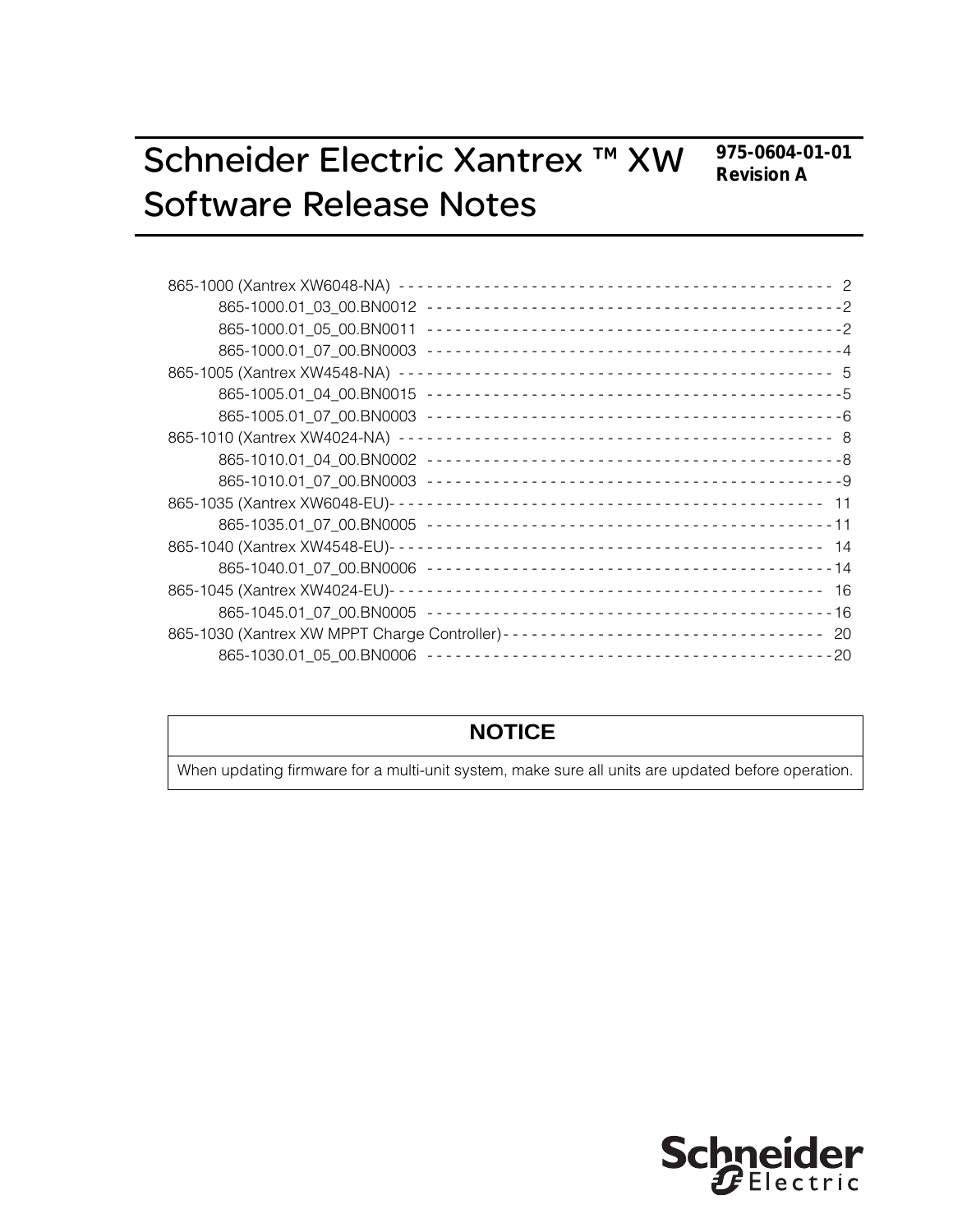### 865-1000 (Xantrex XW6048-NA)

#### **865-1000.01\_03\_00.BN0012**

Build Range: 865-1000.01\_00\_00.BN0028 — 865-1000.01\_03\_00.BN0012

Time Range: Sept 26, 2007 — Jun 16, 2008

- 1. Changed the AC-Out-Over-Voltage fault level from 253V to 260V.
- 2. Changed the AC-Out-Under-Voltage from 108V to 100V.
- 3. Adjusted the generator support functionality such that the user can set their generator support amps as low as zero.
- 4. Adjusted the peak load shaving functionality such that the user can set their peak load shaving amps as low as zero.
- 5. Fixed bug where the unit was not exiting from peak load shaving and generator support based on the user settings.
- 6. Increased the frequency range over which the Xantrex XW can qualify an external source. 44Hz - 70Hz (was 52Hz to 68Hz).
- 7. Fixed problems where the Xantrex XW improperly blocked itself from charging when peak load shaving was enabled, yet we were qualified on AC2.
- 8. Fixed situation where forced-charge bulk signal was being incorrectly ignored.
- 9. Added the phase-configuration-fault ( F70 ) to protect multiunit systems in the case that an installer cross wired phase B and phase C ( 3-phase system).
- 10. Added a wiring protection for 3-phase multi-unit systems. The system will issue a fault if phase B and phase C wired in reverse.
- 11. Fixed a preferred-source issue with multi-unit functionality. Prior to fix a system could sit indefinitely in an inverting state despite there being a valid AC source.
- 12. Adjusted F69 such that it is auto-escalating. It was previously a manual fault, which meant that the user had to take action when it occurred. However, false trips were detected in the field and to respond to customer concerns the fault behavior was changed.
- 13. Added a time-to-clear counter on the DUI for the user to see how long they have to wait before they can sell power back to the grid.
- 14. Fixed bug with the equalization functionality. Ensured that this functionality was blocked in the case that the user had disabled the charger.
- 15. Updated to the latest Xantrex Xanbus™ release.
- 16. Added support for 3-phase multi-unit operation.

#### **865-1000.01\_05\_00.BN0011**

Build number range: 1.3.0BN12 — 1.5.0BN11

Time range: June 16, 2008 — Aug 17, 2009

- 1. Fixed problem where system would lock up after multiple adjustments of support amps from 0 to 10 to 0 during Peak Load Shaving and Generator Support.
- 2. Moved Sell Enable/Disable parameter to non-volatile memory so that its value is kept after power off.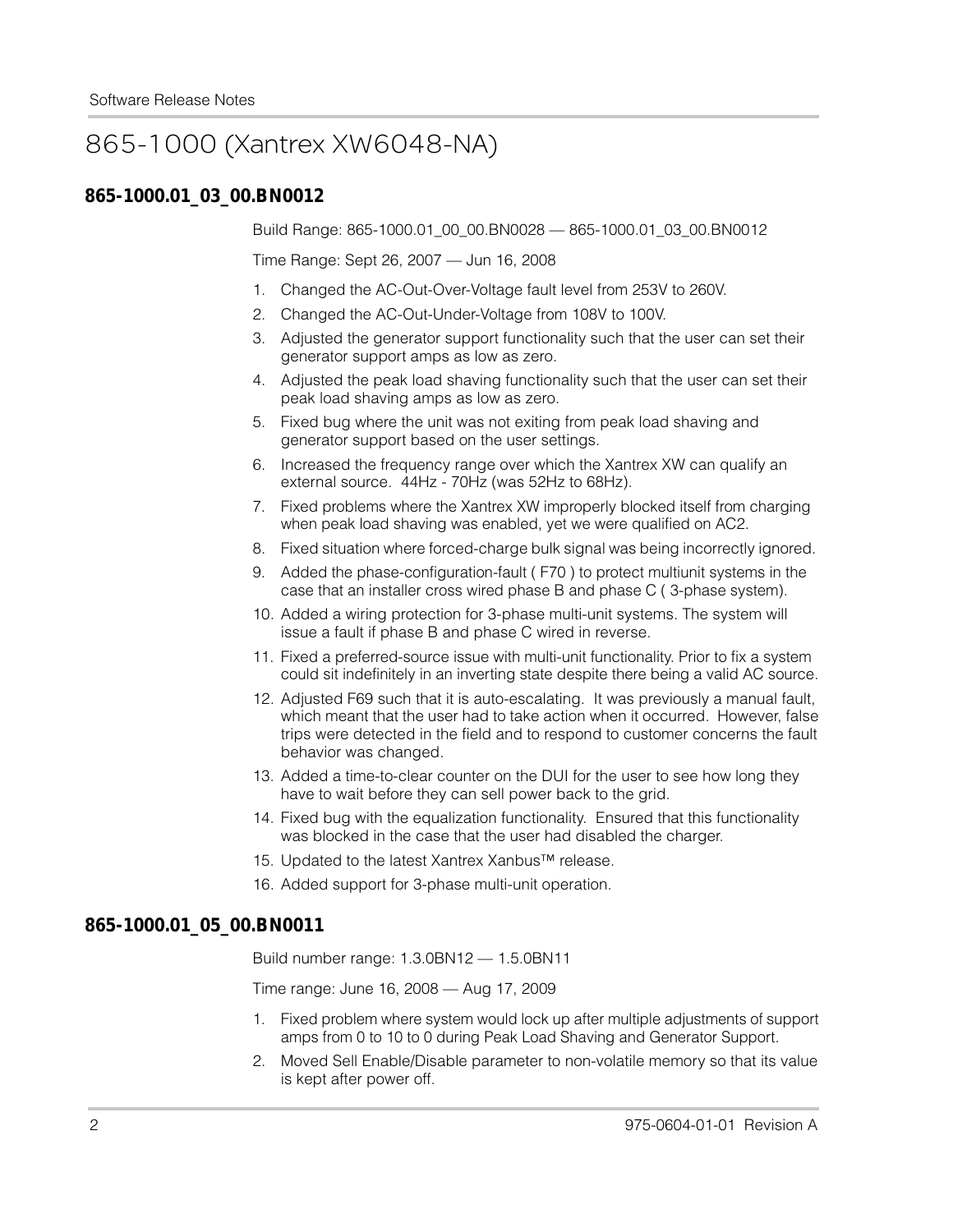- 3. Changed frequency hysteresis from 2hz to 0.5hz.
- 4. Changed minimum breaker size to 3A.
- 5. Implemented AC coupling which is defined as:
	- In invert mode
	- Power (more than 300W) flows into the battery
	- During AC coupling, current is displayed and the charge LED flashes.
- 6. AC output voltage and operating frequency (50Hz or 60Hz) are now configurable via Xantrex XWConfig and Xantrex XWConfigPro.
- 7. Changed criteria for exiting Peak Load Shaving to 2V above the Low Battery Cut-Out (LBCO) voltage. The unit exits Grid Support state when battery is 1V above the LBCO voltage, and re-charge. Previously, the unit would stay in Peak Load Shaving until the DC Under Voltage Fault (F48) was triggered which would require a manual clear fault.
- 8. Introduced a new Advance Feature: "Sell Dly 40s" where grid-tie entry/exit delay can be changed from 20s to 40s. An exception of the delay timer is when Vbatt is 2V above Vgs, the time will be overridden and unit will enter sell immediately.
- 9. Updated grid/gen entry/exit/regulation voltage offsets in respect of grid/gen support voltage.

|                                         | Xantrex XW   MPPT Auto-<br>Standalone | tracking |
|-----------------------------------------|---------------------------------------|----------|
| Grid/Gen Support entry voltage (V)      |                                       |          |
| Grid/Gen Support regulation voltage (V) |                                       |          |
| Grid/Gen Support exit voltage (V)       | $-0.5$                                | $-1.5$   |

- 10. Implemented new charge algorithm. The differences from the previous implementation are:
	- a) Bulk exiting voltage is Vabs, and exiting timer is 1s (range 1s-1hr, can be set via XDT). Absorption begins with a 1-hr boost stage where battery voltage is regulated at Vbulk. Boost stage applies only to the custom battery type.
	- b) Absorption exiting current is battery Ahr/50.
	- c) The battery capacity affects the charging current calculation in a way that small battery capacity (less than 100Ahr on Xantrex XW6048) will limit the charging current to the capacity level.
	- d) 0Ahr battery capacity is deemed that there is no absorption exit current criteria and absorption only exit when absorption timer (default 3hrs, range 1min-8hr) expires. Setting the battery capacity to zero will reset the charging current to its default values.
	- e) Vbulk and Vabs settings are now independent from each other on SCP.
	- f) Minimum charge percentage is now 5%.
	- g) Xantrex XW only waits for other Xantrex XW units to finish absorption before exiting the absorption stage itself. It will not wait for any other types of devices, but to exit absorption on its own.
- 11. The minimum load level to report on all AC ports now is 25W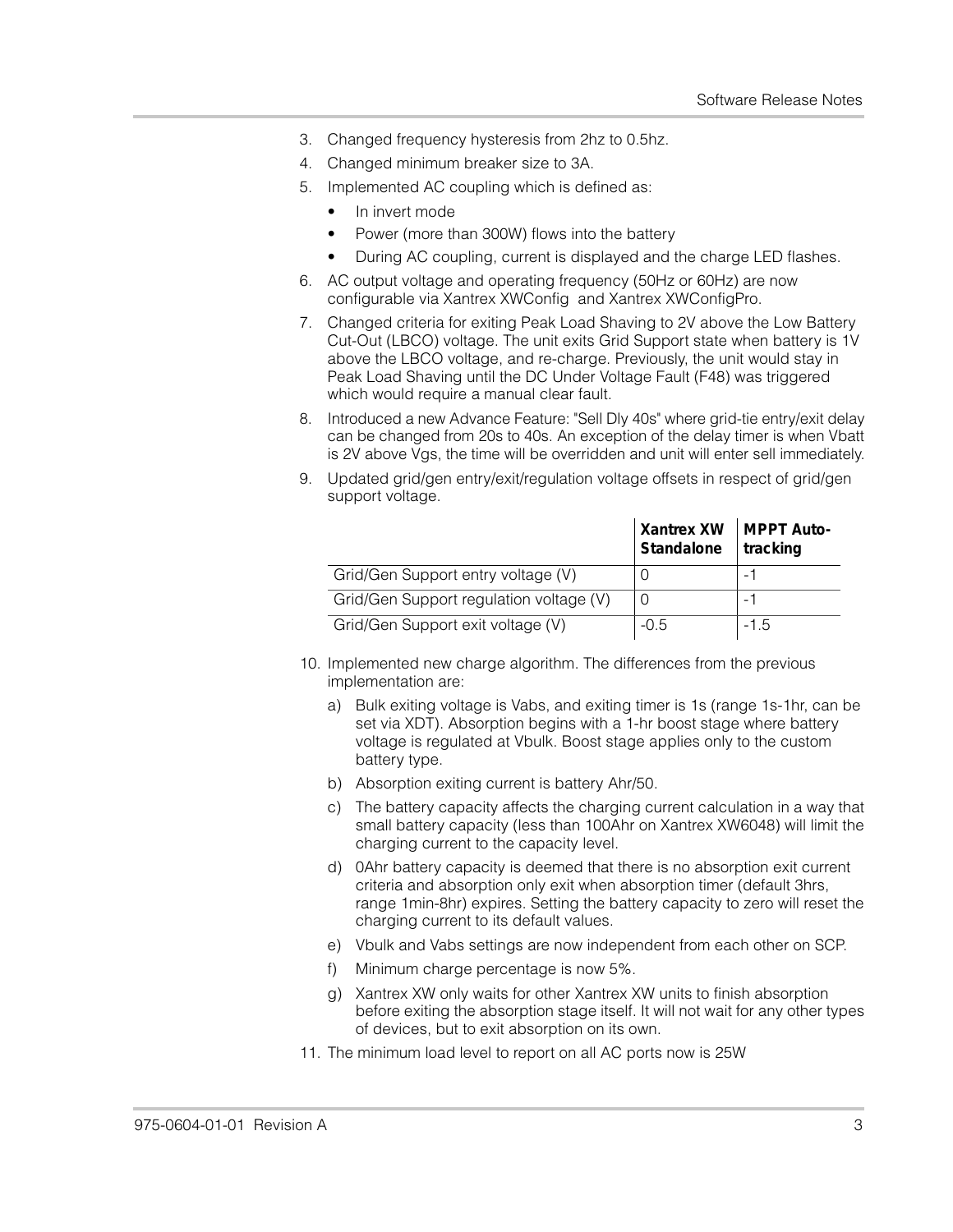- 12. Changed battery temperature compensation during charge from 10°C-40°C to 0°C-50°C
- 13. Implemented the "GEN SUPP PLUS" feature for the split-phase models. This feature can be enabled via SCP. It is disabled by default. This feature allows the neutral relay to be closed immediately upon detecting an AC over voltage (above 300V L1-L2). This is an attempt to balance L1-N and L2-N voltage to protect the loads when AC inputs disconnect suddenly while the unit was powering an unbalanced load. This feature helps with generators that are less than 5kW.
- 14. Improved charge voltage regulation in a multiunit installation where more than one unit is charging a Gel type battery bank. Previously, the battery bank can be over-charged and damaged due to the low impedance present in the Gel type batteries.
- 15. Changed the fault-set hysteresis to 0V for F48 (DC under voltage fault) to prevent premature fault triggering. Also changed default fault level to 46V/23V, and recovery hysteresis to 4V/2V.
- 16. In order to prevent passive charging, added protection to not qualify AC if DC voltage is below 40V for 48V system or 20V for 24V system.
- 17. Added protection to put unit into sleep mode if the DC voltage is below V-LBCO for more than 24hrs to prevent draining the batteries.
- 18. Changed the battery over temperature fault level from 70°C to 60°C.

### **865-1000.01\_07\_00.BN0003**

Build number range: 1.5.0BN11 — 1.7.0BN3

Time range: Aug 17, 2009 — July 15, 2010

- 1. Changes made to read input AC current:
	- Split-phase models: reading the current from the primary side.
	- Single-phase models: reading L1-N current.
- 2. Corrected "qual" cmd to display the correct GEN-L1L2 voltage.
- 3. Changed low battery upper limit from 26V/52V to 29V/58V on AUX output port to give customer more flexibility.
- 4. Added soft start for the equalization charge stage.
- 5. Rebranding from Xantrex to Schneider Electric format.
- 6. Changed "FREQ" cmd so that it now accepts decimal frequency settings such as "55.15Hz".
- 7. Changed AC coupling frequency push limits down to -5Hz.
- 8. Made phase error and period error limits to be configurable via "sync" cmd. Defaults updated to phase=6(12 $^{\circ}$ ), period=250( $\approx$  2%). Syntax:
	-
	- SYNC return the latest readings and current limits<br>SYNC S # # is a number between 3 and 20, set the ne
	- # is a number between 3 and 20. set the new phase limit
	- SYNC D # # is a number between 15 and 1500. set the new period limit
- 9. Changes made so that reconfigured AC output voltage is saved after DC power cycle.
- 10. Fixed an issue where a unit may be unable to come back on after powering off through pressing the power button. This issue only happens in multi-unit setups where the other unit(s) is supplying the Xantrex Xanbus network power.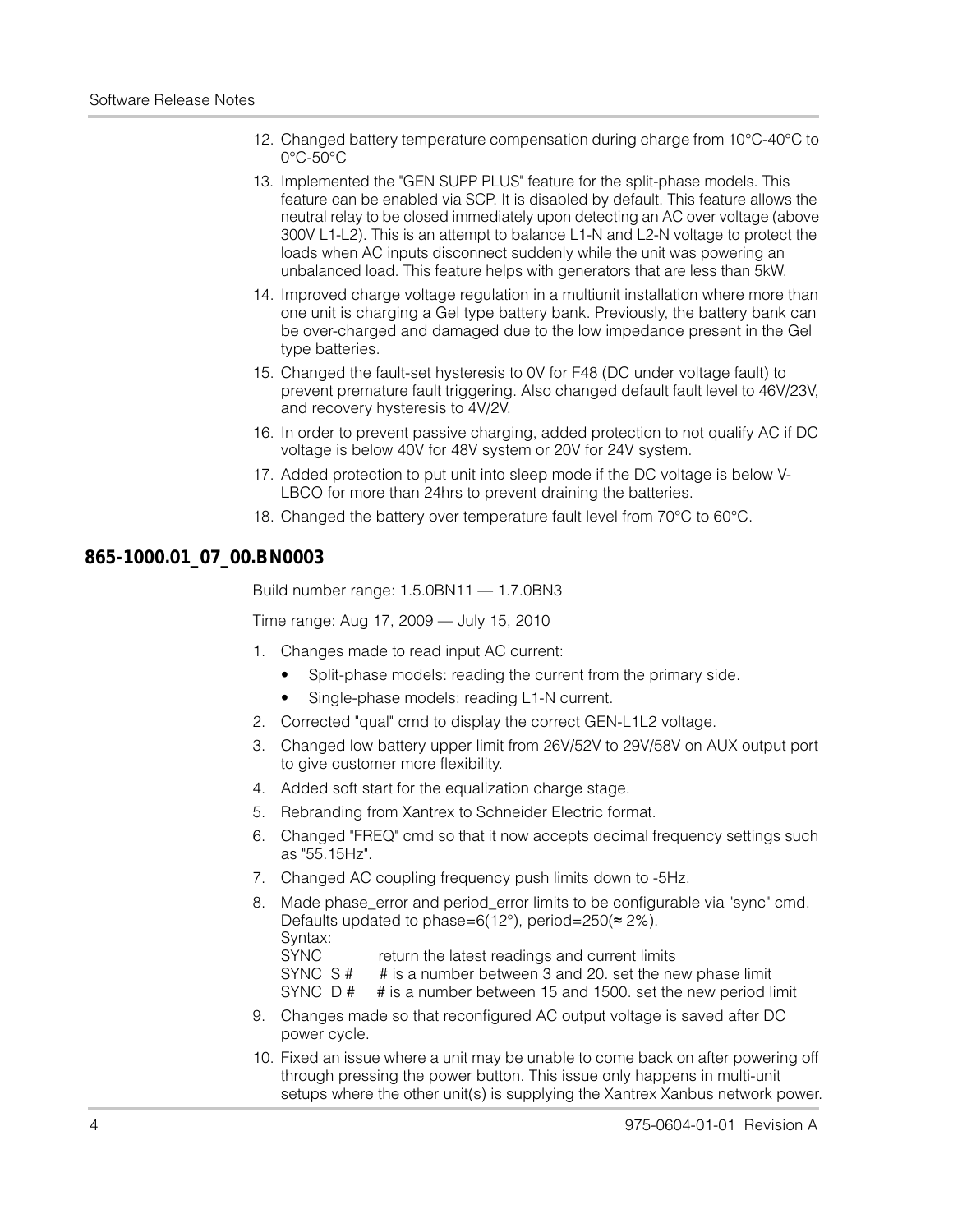# 865-1005 (Xantrex XW4548-NA)

### **865-1005.01\_04\_00.BN0015**

Build number range: 1.0.0BN10 — 1.4.0BN15

Time range: Dec 13, 2007 — Dec 19, 2008

- 1. Started to use local time for all activities except logging where UTC is still used. (PRN5976)
- 2. Implemented AC coupling which is defined as:
	- In invert mode.
	- Power (more than 300W) flows into the battery.
	- During AC coupling, current is displayed and the charge LED flashes.
- 3. Changed criteria for exiting Peak Load Shaving to 2V above the Low Battery Cut-Out (LBCO) voltage, and recharging while in Grid Support state to 1V above the LBCO voltage. Previously, the unit would stay in Peak Load Shaving until the DC Under Voltage Fault (F48) is triggered which would require a manual clear fault.
- 4. AC output voltage and operating frequency (50Hz or 60Hz) are now configurable via Xantrex XWConfig and Xantrex XWConfigPro.
- 5. Moved Sell Enable/Disable parameter to non-volatile memory so that its value is kept after power off.
- 6. Modified multi-unit AC qualification so that the master temporarily changes its preferred AC source to allow transfer to the other source if all system units have the potential to qualify the other source and one or more units cannot qualify the preferred source.
- 7. Addressed an issue where an overloaded 3 phase system could cause cross talk on the other side of an open relay. This phantom signal was detected and misinterpreted as a real signal. When this signal was analyzed the system would interpret it as an AC source that was mis-wired (phase B where phase C should have been). This misinterpretation causes the unit to issue a F70, or a phase configuration fault. To fix this problem, the code that caused the phase configuration fault was adjusted to determine if the signal was real, by ensuring that its magnitude was greater than the AC qualification threshold.
- 8. Changed F69 (Sync fail) to be auto-escalating. An auto escalating fault is a hybrid fault. It acts like an automatic fault until a certain number of faults are cleared within a certain period of time. If the fault is occurring and clearing often enough, the fault behavior changes and the unit turns off until the user fixes the problem. An advanced user can query any fault or warning on the system to determine how that fault table is configured.
- 9. Fixed bug with the equalization functionality. Ensured that this functionality was blocked in the case that the user had disabled the charger.
- 10. Fixed multi-unit load staggering problem, so that only one slave unit turns on when there is a load that exceeds 60% of the rated load. Before, all slave units would turn on but the extra unit eventually turns off.
- 11. Changed warning 70 into fault 70 (phase configuration fault).
- 12. Eliminated fault, warning and event log entries with "Time N/A" stamp.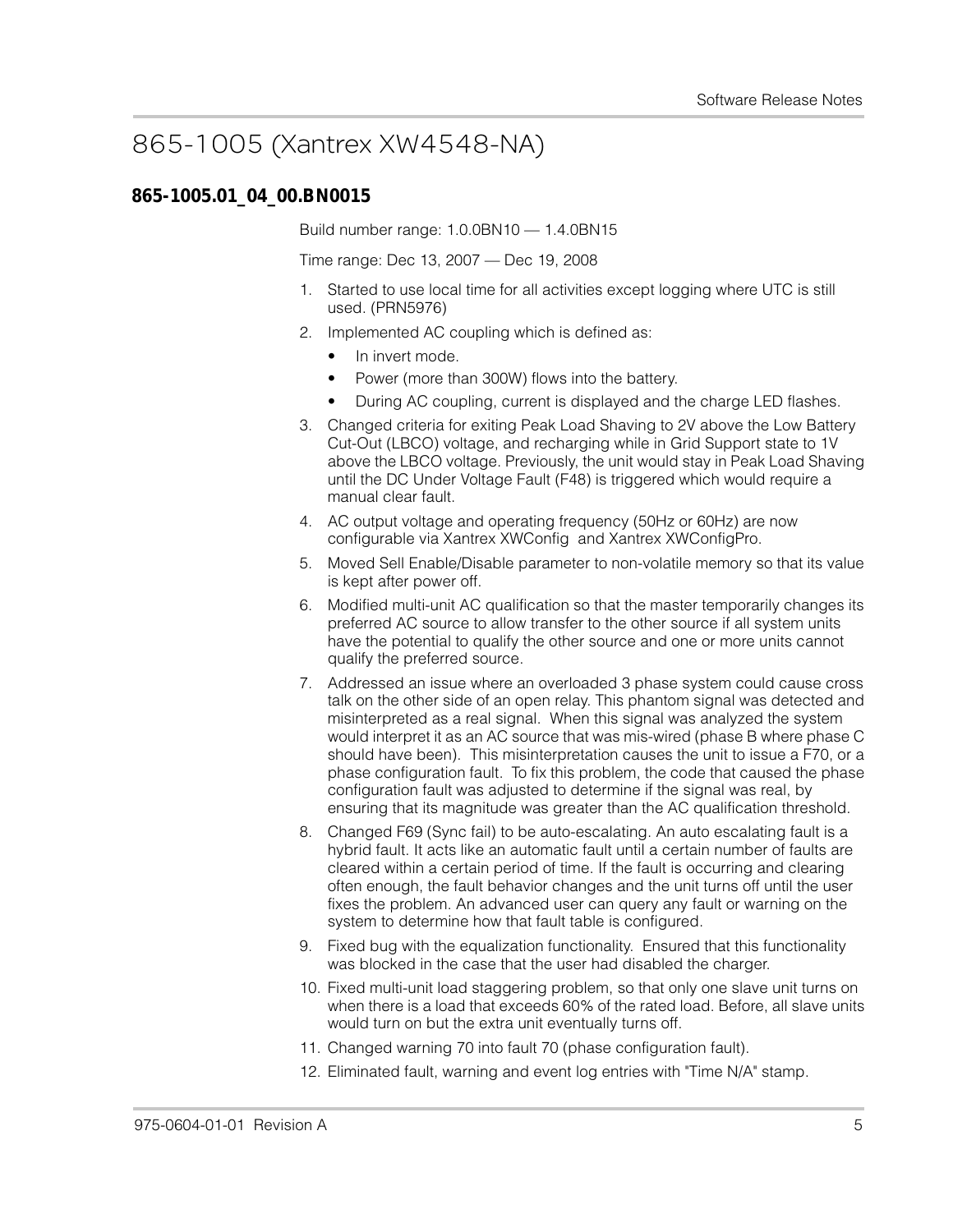- 13. Fixed incorrect power calculation for AC Gen L1.
- 14. Disabled SINEGEN sync functionality on hibernate.
- 15. Fixed problem where system would lock up after multiple adjustments of support amps from 0 to 10 to 0 during Peak Load Shaving and Generator Support.
- 16. Fixed Xantrex Xantrex XW Slave units exhibit Invert delay on Transfer. Now if Search Mode is disabled, slave units will automatically start to invert on AC fail instead of waiting for instruction from master.
- 17. Adjusted code to issue W70 regardless of the state.
- 18. Added timer display when the system is in the Anti-Islanding timeout window. Anti-Islanding timeout window is the time the system takes to resume normal task after it recovers from an A.I. fault.
- 19. Changes made to re-issue faults upon entering the invert or charge mode to stop the unit from entering these modes if a fault is active.
- 20. Changes made to start/stop Peak Load Shaving if the time window is changed.
- 21. Changed the minimum AC load to be displayed as 25W. Readings less than 25W would be shown as zero.
- 22. Fixed bug where a negative power reading might result an incorrect calculated power display on SCP during invert.
- 23. Changed the DC Over Voltage fault to be a power conversion fault, so that the invert state cannot be engaged when the fault is active.
- 24. Changed Line-to-Neutral Over Voltage reconnect voltage to 127.2V (in Sell mode).
- 25. Widened operating frequency range to 59.3-60.5Hz (in Sell mode).
- 26. Added RPO (Remote Power Off) and NLVD (No Load Voltage Derating) features.

### **865-1005.01\_07\_00.BN0003**

Build number range: 1.4.0BN15 — 1.7.0BN3

Time range: Dec 19, 2008 — July 27, 2010

- 1. Introduced a new Advance Feature: "Sell Dly 40s" where grid-tie entry/exit delay can be changed from 20s to 40s. An exception of the delay timer is when Vbatt is 2V above Vgs, the time will be overridden and unit will enter sell immediately.
- 2. Updated grid/gen entry/exit/regulation voltage offsets in respect of grid/gen support voltage

|                                         | Xantrex XW   MPPT Auto-<br>Standalone | tracking |
|-----------------------------------------|---------------------------------------|----------|
| Grid/Gen Support entry voltage (V)      |                                       |          |
| Grid/Gen Support regulation voltage (V) |                                       |          |
| Grid/Gen Support exit voltage (V)       | $-0.5$                                | $-1.5$   |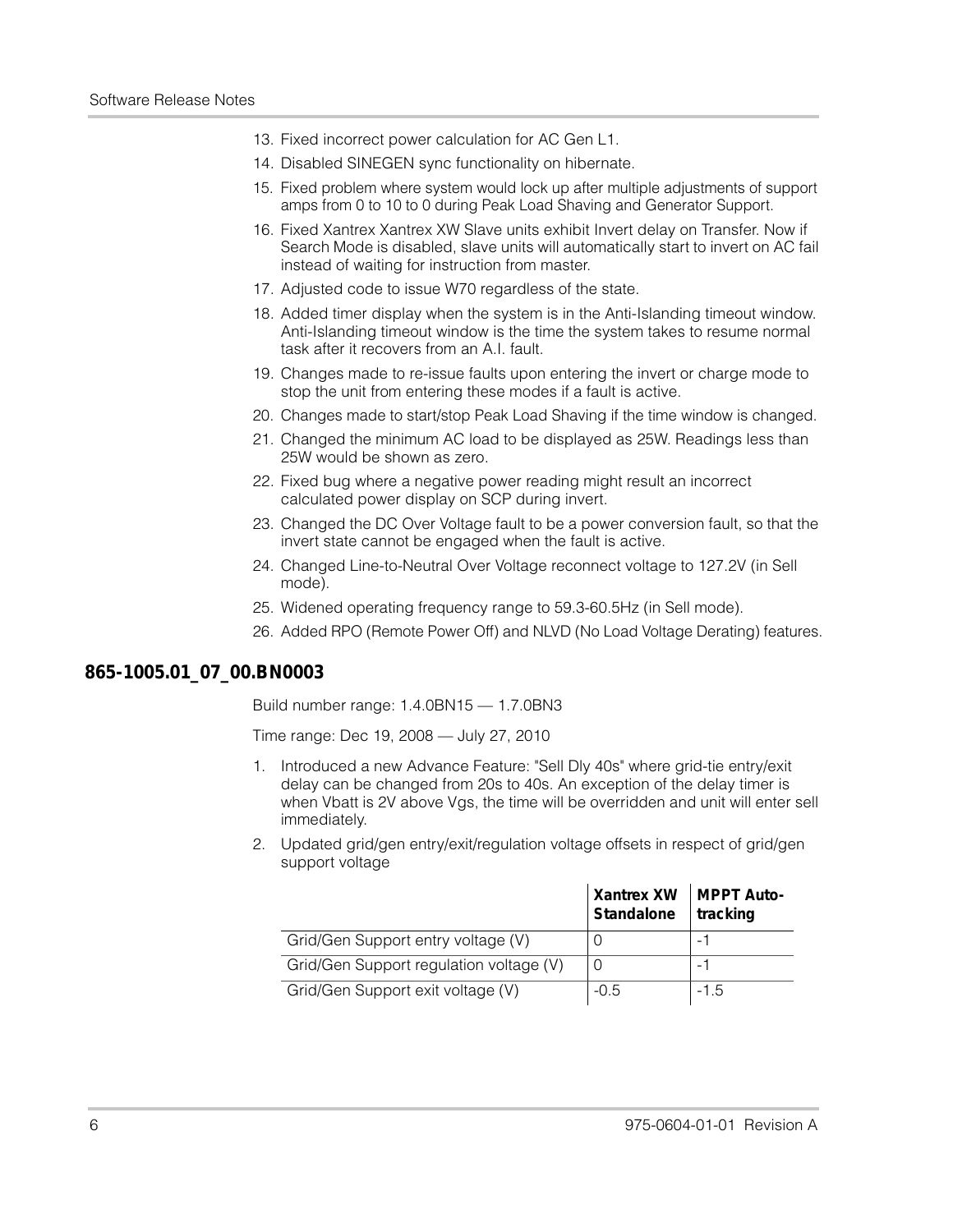- 3. Implemented new charge algorithm. The differences from the previous implementation are:
	- a) Bulk exiting voltage is Vabs, and exiting timer is 1s (range 1s-1hr, can be set via XDT). Absorption begins with a 1-hr boost stage where battery voltage is regulated at Vbulk. Boost stage applies only to the custom battery type.
	- b) Absorption exiting current is battery Ahr/50.
	- c) The battery capacity affects the charging current calculation in a way that small battery capacity (less than 100Ahr on Xantrex XW6048) will limit the charging current to the capacity level.
	- d) 0Ahr battery capacity is deemed that there is no absorption exit current criteria and absorption only exit when absorption timer (default 3hrs, range 1min-8hr) expires. Setting the battery capacity to zero will reset the charging current to its default values.
	- e) Vbulk and Vabs settings are now totally independent from each other on SCP.
	- f) Minimum charge percentage is now 5%.
	- g) Xantrex XW only waits for other Xantrex XW units to finish absorption before exiting the absorption stage itself. It will not wait for any other types of devices, but to exit absorption on its own.
- 4. The minimum load level to report on all AC ports now is 25W.
- 5. Implemented the "GEN SUPP PLUS" feature for the split-phase models. This feature can be enabled via SCP. It is disabled by default. This feature allows the neutral relay to be closed immediately upon detecting an AC over voltage (above 300V L1-L2). This is an attempt to balance L1-N and L2-N voltage to protect the loads when AC inputs disconnect suddenly while the unit was powering an unbalanced load. This feature helps with generators that are less than 5kW.
- 6. Changes made to read input AC current:
	- Split-phase models: reading the current from the primary side.
	- Single-phase models: reading L1-N current.
- 7. Changed the fault-set hysteresis to 0V for F48 (DC under voltage fault) to prevent premature fault triggering. Also changed default fault level to 46V/23V, and recovery hysteresis to 4V/2V.
- 8. In order to prevent passive charging, added protection to not qualify AC if DC voltage is below 40V for 48V system or 20V for 24V system.
- 9. Added protection to put unit into sleep mode if the DC voltage is below V-LBCO for more than 24hrs to prevent draining the batteries.
- 10. Changed the battery over temperature fault level from 70°C to 60°C.
- 11. Corrected "qual" cmd to display the correct GEN-L1L2 voltage.
- 12. Changed low battery upper limit from 26V/52V to 29V/58V on AUX output port to give customer more flexibility.
- 13. Added soft start for the equalization charge stage.
- 14. Rebranding from Xantrex to Schneider Electric format.
- 15. Changed "FREQ" cmd so that it now accepts decimal frequency settings such as "55.15Hz".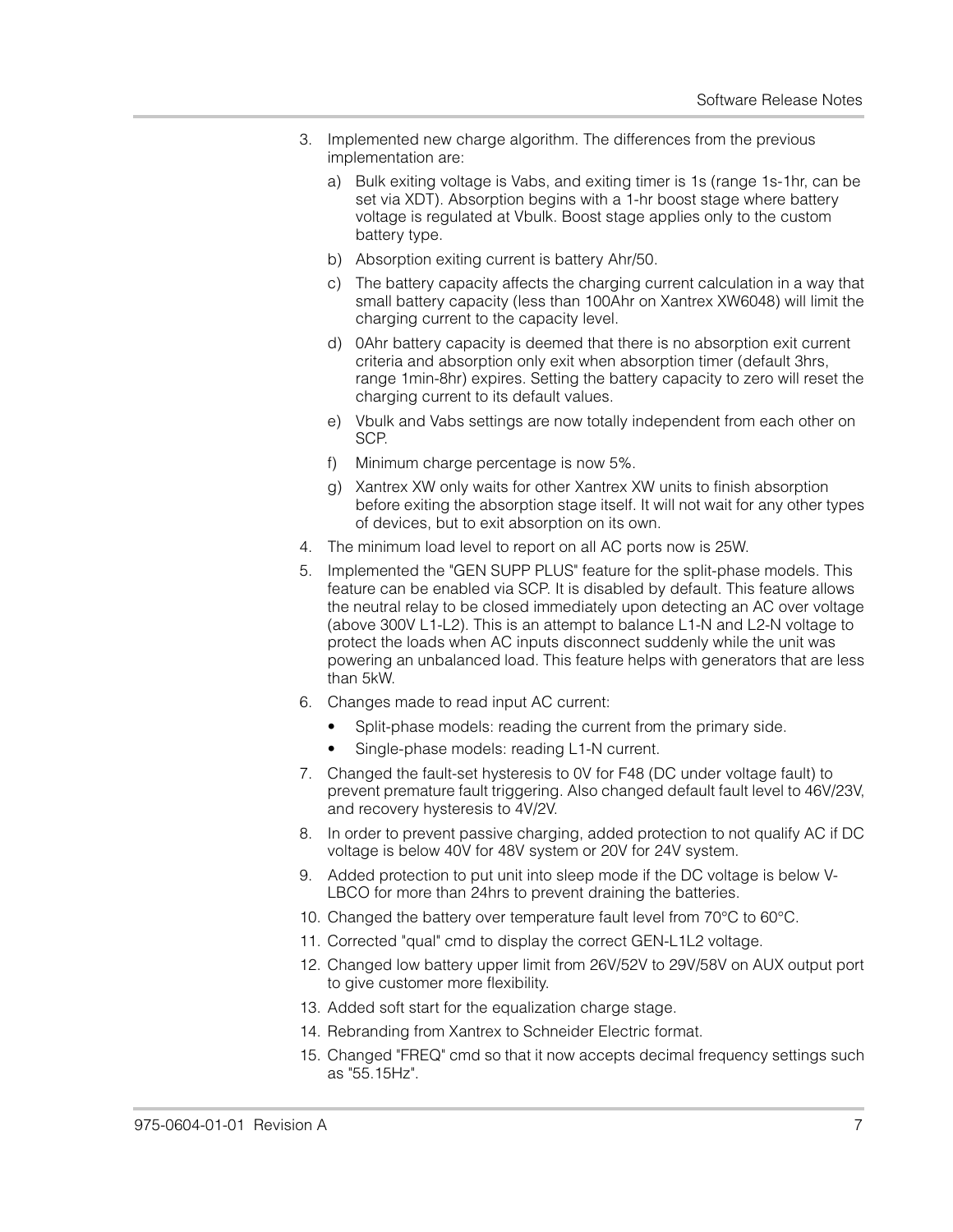- 16. Changed AC coupling frequency push limits down to -5Hz.
- 17. Made phase\_error and period\_error limits to be configurable via "sync" cmd. Defaults updated to phase=6(12°), period=250( $\approx$  2%). Syntax:
	- SYNC return the latest readings and current limits
	- SYNC S # # is a number between 3 and 20. set the new phase limit
	- SYNC D # # is a number between 15 and 1500. set the new period limit
- 18. Changes made so that reconfigured AC output voltage is saved after DC power cycle.
- 19. Fixed an issue where a unit may be unable to come back on after powering off through pressing the power button. This issue only happens in multi-unit setups where the other unit(s) is supplying the Xantrex Xanbus network power.

### 865-1010 (Xantrex XW4024-NA)

#### **865-1010.01\_04\_00.BN0002**

Build number range: 1.0.0BN18 — 1.4.0BN2

Time range: Sept 13, 2007 — Sept 25, 2008

- 1. Changed Line-to-Neutral Over Voltage reconnect voltage to 127.2 V (in Sell mode).
- 2. Widened operating frequency range to 59.3-60.5 Hz (in Sell mode).
- 3. Started to use local time for all activities except logging where UTC is still used.
- 4. Modified multi-unit AC qualification so that the master temporarily changes its preferred AC source to allow transfer to the other source if all system units have the potential to qualify the other source and one or more units cannot qualify the preferred source.
- 5. Added RPO (Remote Power Off) and NLVD (No Load Voltage Derating) features.
- 6. Addressed an issue where an overloaded 3 phase system could cause cross talk on the other side of an open relay. This phantom signal was detected and misinterpreted as a real signal. When this signal was analyzed the system would interpret it as an AC source that was mis-wired (phase B where phase C should have been). This mis-interpretation causes the unit to issue a F70, or a phase configuration fault. To fix this problem, the code that caused the phase configuration fault was adjusted to determine if the signal was real, by ensuring that its magnitude was greater than the AC qualification threshold.
- 7. Changed the DC Over Voltage fault to be a power conversion fault, so that the invert state cannot be engaged when the fault is active.
- 8. Fixed bug with the equalization functionality. Ensured that this functionality was blocked in the case that the user had disabled the charger.
- 9. Fixed multi-unit load staggering problem, so that only one slave unit turns on when there is a load that exceeds 60% of the rated load. Before, all slave units would turn on but the extra unit eventually turns off.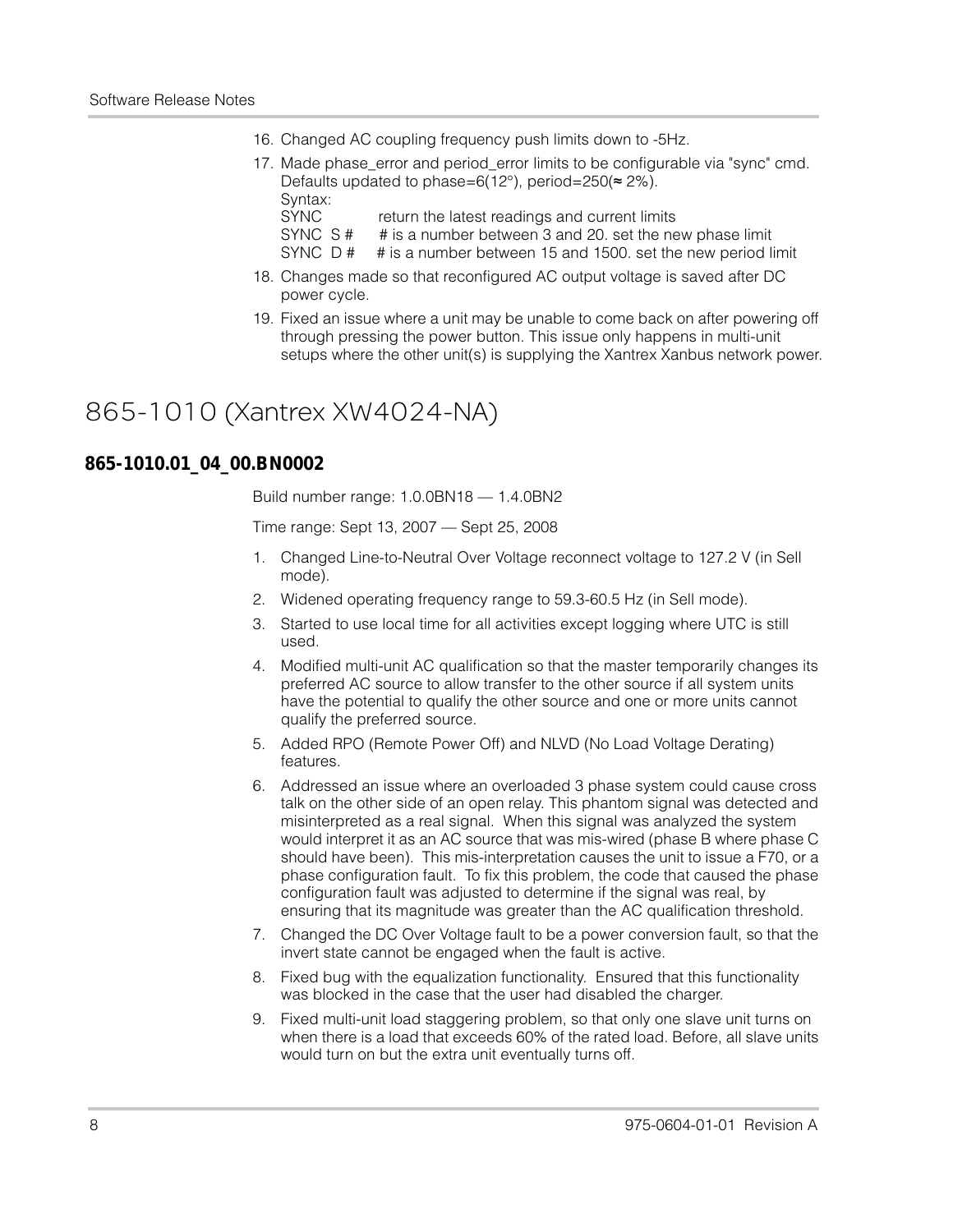- 10. Changed warning 70 into fault 70 ( phase configuration fault).
- 11. Eliminated fault, warning and event log entries with "Time N/A" stamp.
- 12. Added timer display when the system is in the Anti-Islanding timeout window. Anti-Islanding timeout window is the time the system takes to resume normal task after it recovers from an A.I. fault.
- 13. Fixed Xantrex XW Slave units exhibit Invert delay on Transfer.Now if Search Mode is disabled, slave units will automatically start to invert on AC fail instead of waiting for instruction from master.
- 14. Fixed bug where a negative power reading might result an incorrect calculated power display on SCP during invert.
- 15. Moved Sell Enable/Disable parameter to non-volatile memory so that its value kept after power off.
- 16. Fixed incorrect power calculation for AC Gen L1.
- 17. Changed F69 (Sync fail) to be auto-escalating. An auto escalating fault is a hybrid fault. It acts like an automatic fault until a certain number of faults are cleared within a certain period of time. If the fault is occurring and clearing often enough, the fault behavior changes and the unit turns off until the user fixes the problem. An advanced user can query any fault or warning on the system to determine how that fault table is configured.
- 18. Disabled SINEGEN sync functionality on hibernate (PRN5835).
- 19. Fixed problem where system would lock up after multiple adjustments of support amps from 0 to 10 to 0 during Peak Load Shaving and Generator Support.
- 20. Adjusted code to issue W70 regardless of the state.
- 21. Changed to shut off the other units when one unit shuts off during invert in a three-phase system.
- 22. Changed code to start/stop Peak Load Shaving if the time window is changed.

#### **865-1010.01\_07\_00.BN0003**

Build number range: 1.4.0BN2 — 1.7.0 BN3

Time range: Sept 25, 2008 — July 15, 2010

- 1. Implemented AC coupling which is defined as:
	- In invert mode.
	- But power (more than 300W) flows into to the battery.
	- During AC coupling, current is displayed and the charge LED flashes.
- 2. AC output voltage and operating frequency (50Hz or 60Hz) are now configurable via Xantrex XWConfig and Xantrex XWConfigPro.
- 3. Changed criteria for exiting Peak Load Shaving to 2V above the Low Battery Cut-Out (LBCO) voltage. The unit exits Grid Support state when battery is 1V above the LBCO voltage, and re-charge. Previously, the unit would stay in Peak Load Shaving until the DC Under Voltage Fault (F48) was triggered which would require a manual clear fault.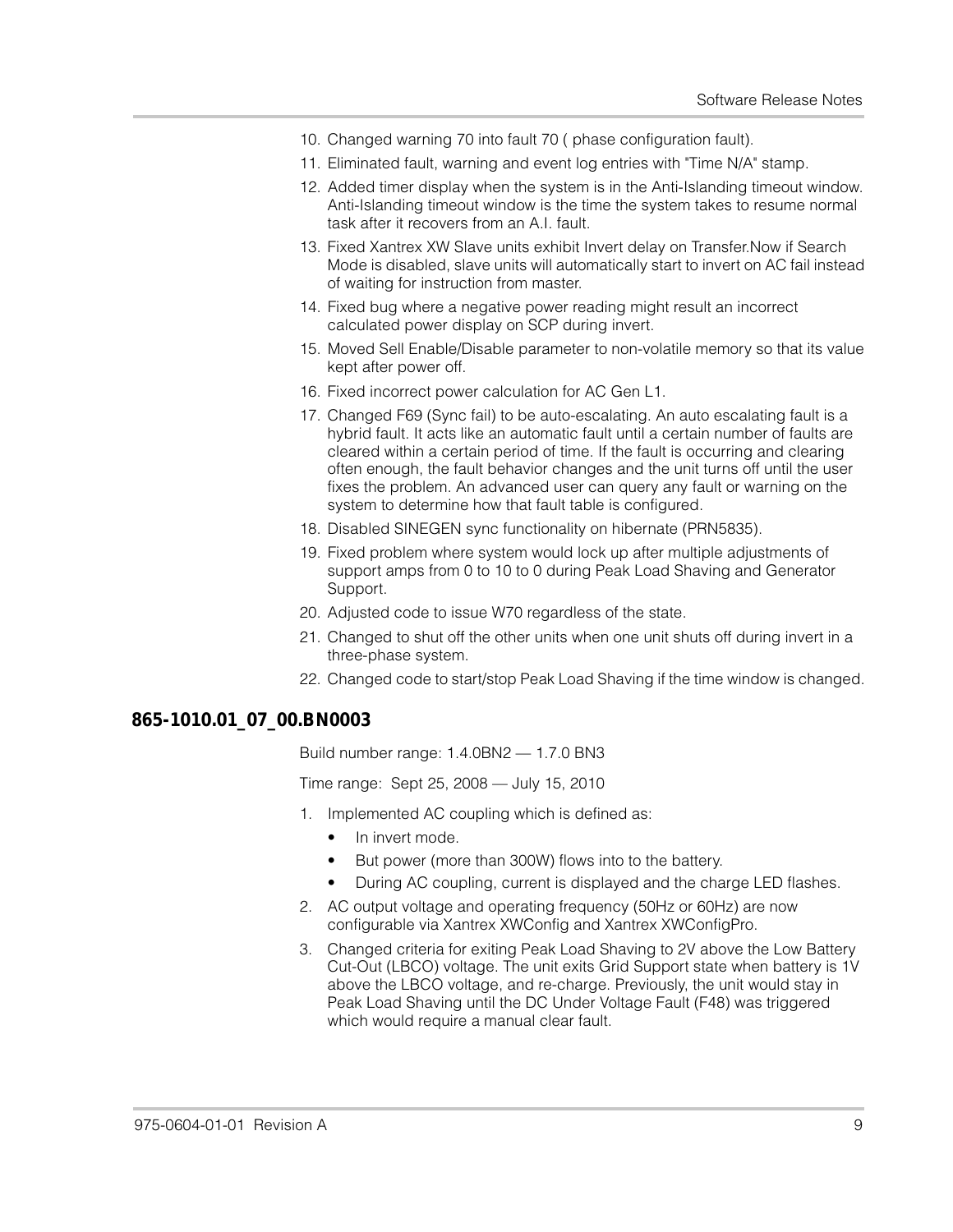4. Updated grid/gen entry/exit/regulation voltage offsets in respect of grid/gen support voltage.

|                                         | Xantrex XW   MPPT Auto-<br>Standalone | tracking |
|-----------------------------------------|---------------------------------------|----------|
| Grid/Gen Support entry voltage (V)      |                                       |          |
| Grid/Gen Support regulation voltage (V) |                                       |          |
| Grid/Gen Support exit voltage (V)       | $-0.5$                                | $-1.5$   |

- 5. Implemented new charge algorithm. The differences from the previous implementation are:
	- a) Bulk exiting voltage is Vabs, and exiting timer is 1s (range 1s-1hr, can be set via XDT). Absorption begins with a 1-hr boost stage where battery voltage is regulated at Vbulk. Boost stage applies only to the custom battery type.
	- b) Absorption exiting current is battery Ahr/50.
	- c) The battery capacity affects the charging current calculation in a way that small battery capacity (less than 100Ahr on Xantrex XW6048) will limit the charging current to the capacity level.
	- d) 0Ahr battery capacity is deemed that there is no absorption exit current criteria and absorption only exit when absorption timer (default 3hrs, range 1min-8hr) expires. Setting the battery capacity to zero will reset the charging current to its default values.
	- e) Vbulk and Vabs settings are now totally independent from each other on SCP.
	- f) Minimum charge percentage is now 5%.
	- g) Xantrex XW only waits for other Xantrex XW units to finish absorption before exiting the absorption stage itself. It will not wait for any other types of devices, but to exit absorption on its own.
- 6. The minimum load level to report on all AC ports now is 25W.
- 7. Implemented the "GEN SUPP PLUS" feature for the split-phase models. This feature can be enabled via SCP. It is disabled by default. This feature allows the neutral relay to be closed immediately upon detecting an AC over voltage (above 300V L1-L2). This is an attempt to balance L1-N and L2-N voltage to protect the loads when AC inputs disconnect suddenly while the unit was powering an unbalanced load. This feature helps with generators that are less than 5kW.
- 8. Improved charge voltage regulation in a multiunit installation where more than one unit is charging a Gel type battery bank. Previously, the battery bank can be over-charged and damaged due to the low impedance present in the Gel type batteries.
- 9. Changes made to read input AC current:
	- Split-phase models: reading the current from the primary side.
	- Single-phase models: reading L1-N current.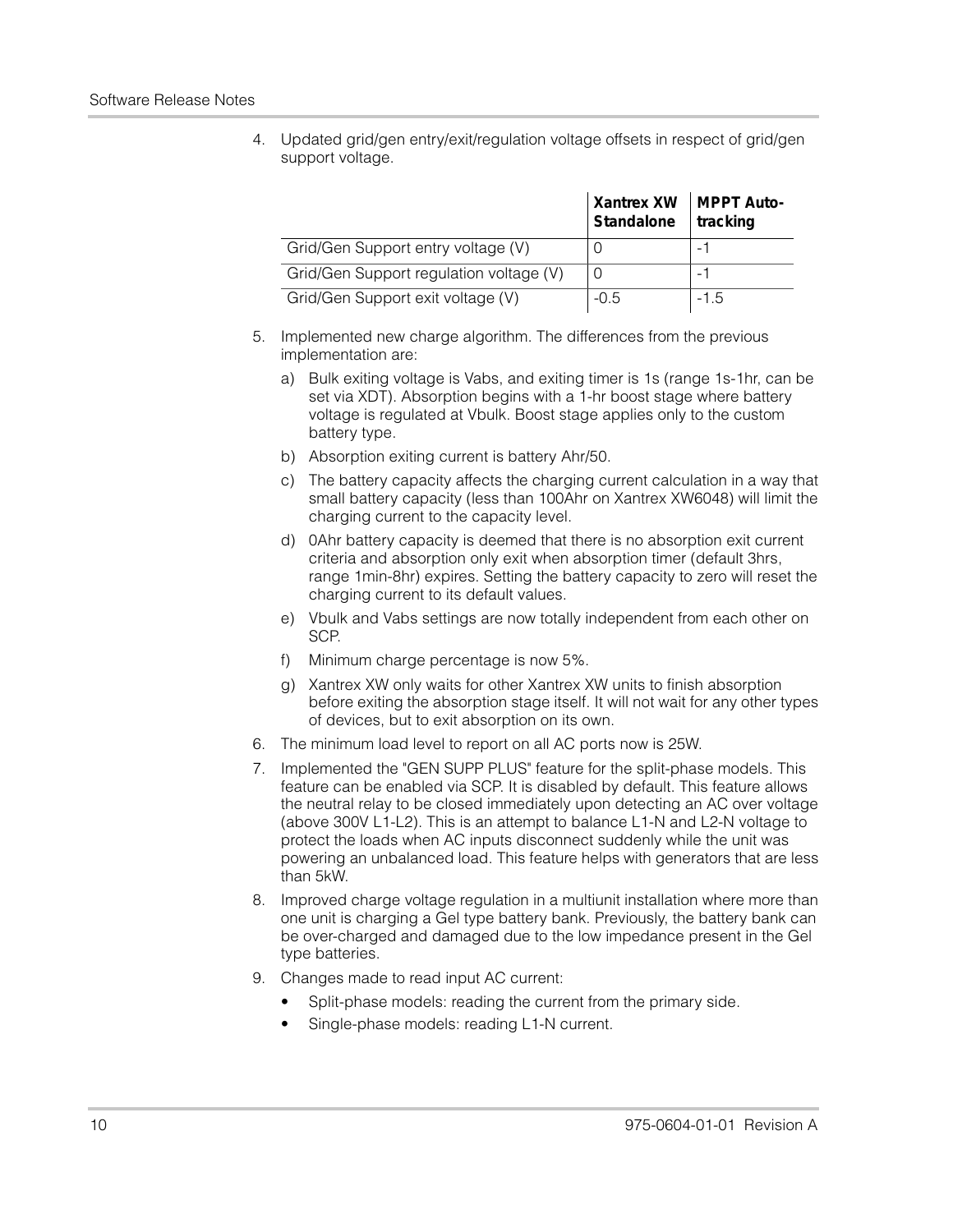- 10. Changed the fault-set hysteresis to 0V for F48 (DC under voltage fault) to prevent premature fault triggering. Also changed default fault level to 46V/23V, and recovery hysteresis to 4V/2V.
- 11. In order to prevent passive charging, added protection to not qualify AC if DC voltage is below 40V for 48V system or 20V for 24V system.
- 12. Added protection to put unit into sleep mode if the DC voltage is below V-LBCO for more than 24hrs to prevent draining the batteries.
- 13. Changed the battery over temperature fault level from 70°C to 60°C.
- 14. Corrected "qual" cmd to display the correct GEN-L1L2 voltage.
- 15. Changed low battery upper limit from 26V/52V to 29V/58V on AUX output port to give customer more flexibility.
- 16. Added soft start for the equalization charge stage.
- 17. Rebranding from Xantrex to Schneider Electric format.
- 18. Changed "FREQ" cmd so that it now accepts decimal frequency settings such as "55.15Hz".
- 19. Changed AC coupling frequency push limits down to -5Hz.
- 20. Made phase\_error and period\_error limits to be configurable via "sync" cmd. Defaults updated to phase=6(12°), period=250(≈ 2%). Syntax:
	-
	- SYNC return the latest readings and current limits
	- SYNC S # # is a number between 3 and 20. set the new phase limit
	- SYNC D # # is a number between 15 and 1500. set the new period limit
- 21. Changes made so that reconfigured AC output voltage is saved after DC power cycle.
- 22. Fixed an issue where a unit may be unable to come back on after powering off through pressing the power button. This issue only happens in multi-unit setups where the other unit(s) is supplying the Xantrex Xanbus network power.

# 865-1035 (Xantrex XW6048-EU)

### **865-1035.01\_07\_00.BN0005**

Build number range: 1.0.0BN29 — 1.7.0BN4

Time range: Apr 21, 2008 — June 16, 2010

- 1. Fixed Xantrex XW Slave units exhibit Invert delay on Transfer. Now if Search Mode is disabled, slave units will automatically start to invert on AC fail instead of waiting for instruction from master.
- 2. Changed the SHORT\_CIRCUIT\_CHECK\_TIMES from 30 to 120 to change the short circuit time from 250ms to 1ms at 60Hz.
- 3. Added rated power derating in charge current calculation.
- 4. Added hysteresis to address the oscillation issue occurring between gridsupport (or gen support) and peak-load-shaving states when unit is not precisely calibrated.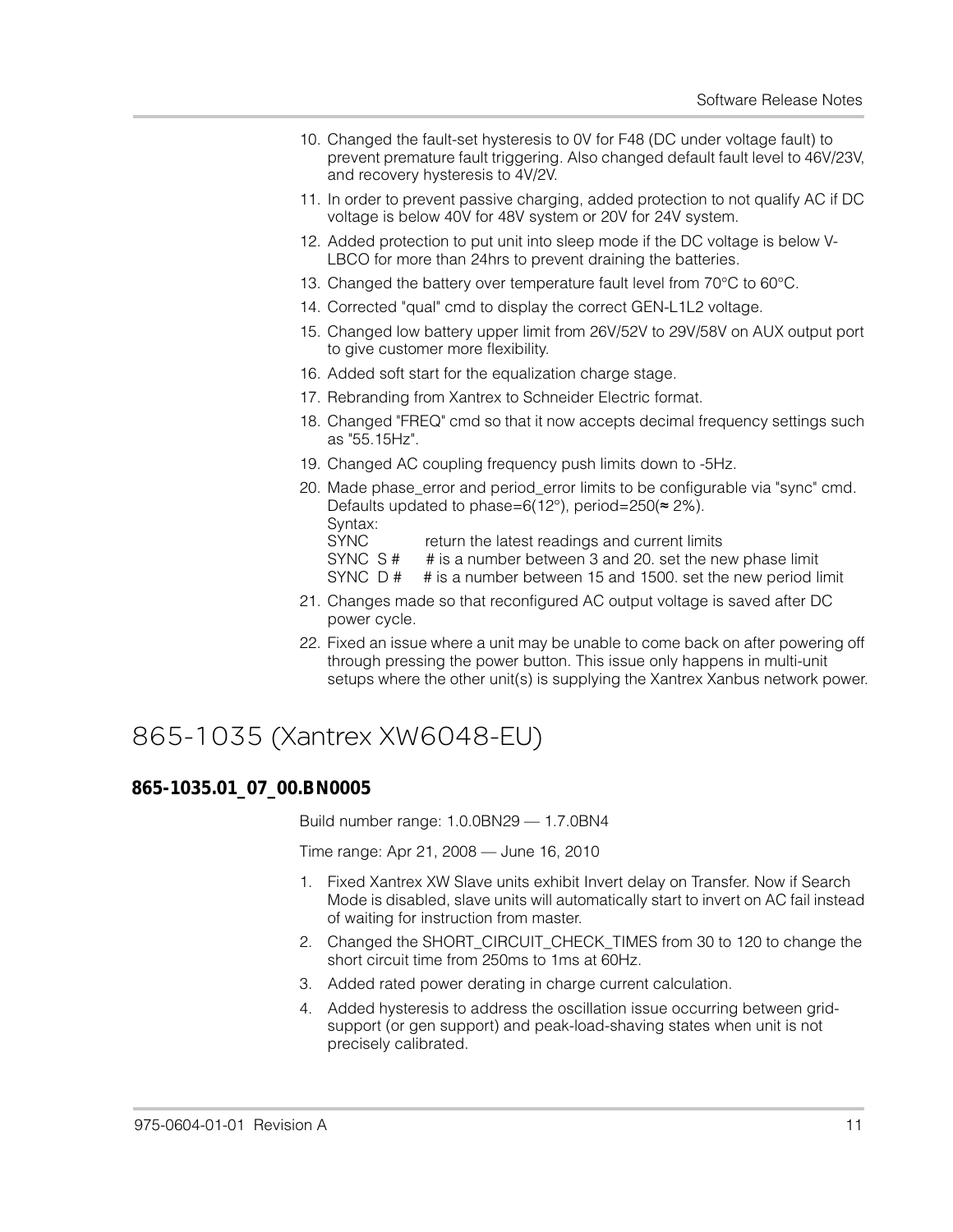- 5. Fixed problem where system would lock up after multiple adjustments of support amps from 0 to 10 to 0 during Peak Load Shaving and Generator Support.
- 6. Moved Sell Enable/Disable parameter to non-volatile memory so that its value is kept after power off.
- 7. Changed frequency hysteresis from 2hz to 0.5hz.
- 8. Implemented AC coupling which is defined as:
	- In invert mode.
	- Power (more than 300W) flows into to the battery.
	- During AC coupling, current is displayed and the charge LED flashes.
- 9. AC output voltage and operating frequency (50Hz or 60Hz) are now configurable via Xantrex XWConfig and Xantrex XWConfigPro.
- 10. Changed criteria for exiting Peak Load Shaving to 2V above the Low Battery Cut-Out (LBCO) voltage. The unit exits Grid Support state when battery is 1V above the LBCO voltage, and re-charge. Previously, the unit would stay in Peak Load Shaving until the DC Under Voltage Fault (F48) was triggered which would require a manual clear fault.
- 11. Changed the way to process SellEn command from SCP: Only process the enable command when it is more than 15s from the time when the last disable command was issued. This is a workaround of the issue where after enabling Sell on SCP, the unit is not Selling.
- 12. Introduced a new Advance Feature: "Sell Dly 40s" where grid-tie entry/exit delay can be changed from 20s to 40s. An exception of the delay timer is when Vbatt is 2V above Vgs, the time will be overridden and unit will enter sell immediately.
- 13. Updated grid/gen entry/exit/regulation voltage offsets in respect of grid/gen support voltage

|                                         | Xantrex XW   MPPT Auto-<br>Standalone | tracking |
|-----------------------------------------|---------------------------------------|----------|
| Grid/Gen Support entry voltage (V)      |                                       |          |
| Grid/Gen Support regulation voltage (V) | O                                     |          |
| Grid/Gen Support exit voltage (V)       | $-0.5$                                | $-1.5$   |

- 14. Implemented new charge algorithm. The differences from the previous implementation are:
	- a) Bulk exiting voltage is Vabs, and exiting timer is 1s (range 1s-1hr, can be set via XDT). Absorption begins with a 1-hr boost stage where battery voltage is regulated at Vbulk. Boost stage applies only to the custom battery type.
	- b) Absorption exiting current is battery Ahr/50.
	- c) The battery capacity affects the charging current calculation in a way that small battery capacity (less than 100Ahr on Xantrex XW6048) will limit the charging current to the capacity level.
	- d) 0Ahr battery capacity is deemed that there is no absorption exit current criteria and absorption only exit when absorption timer (default 3hrs, range 1min-8hr) expires. Setting the battery capacity to zero will reset the charging current to its default values.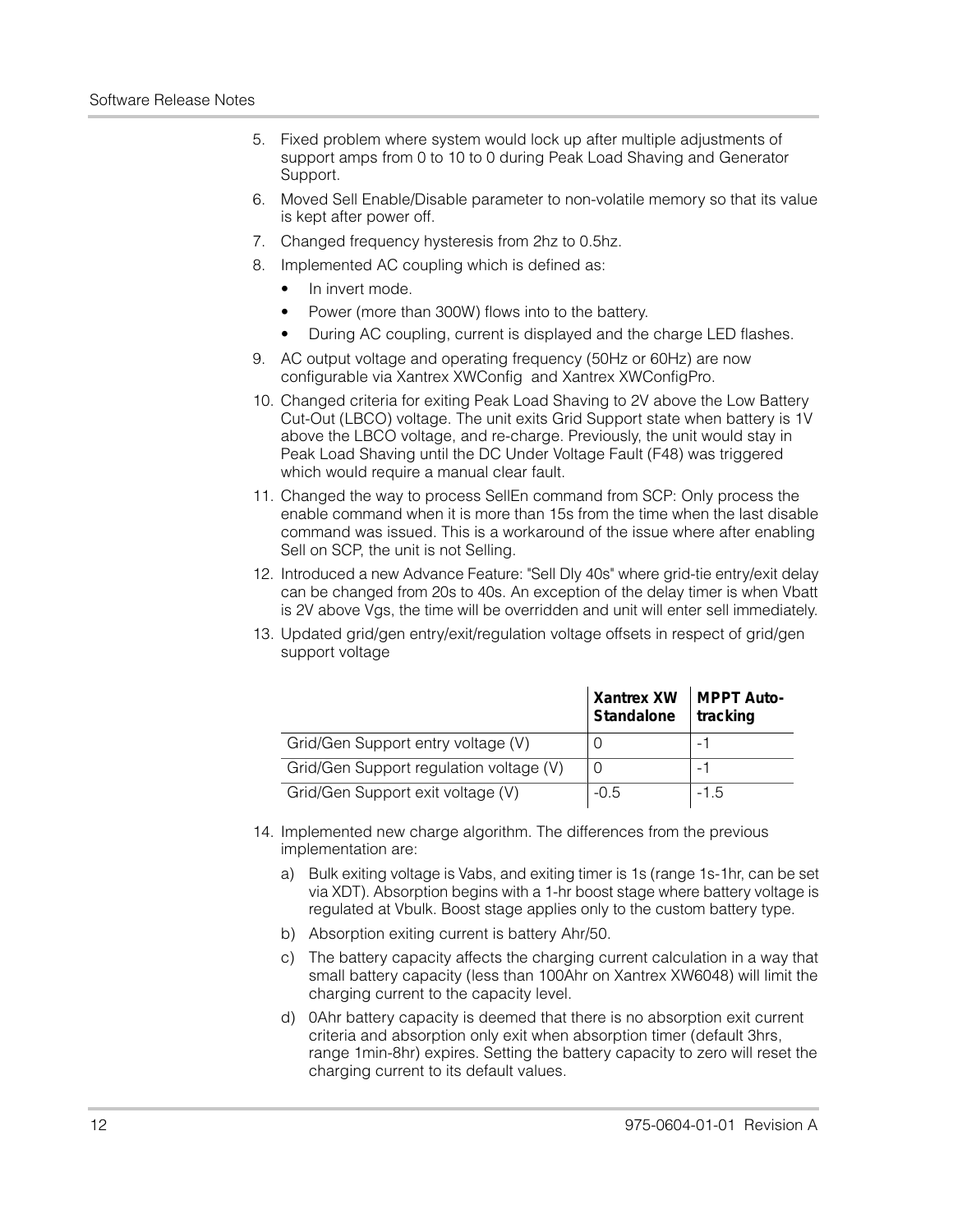- e) Vbulk and Vabs settings are now totally independent from each other on SCP.
- f) Minimum charge percentage is now 5%.
- g) Xantrex XW only waits for other Xantrex XW units to finish absorption before exiting the absorption stage itself. It will not wait for any other types of devices, but to exit absorption on its own.
- 15. Changed the minimum load level to report on all AC ports now to 25W.
- 16. Added the configurable AC output voltage feature which allows the user to set the AC output level:
	- NA model range: 105-130V.
	- EU model range: 205V-255V.
	- The new configuration is saved after power off.
- 17. Widened the battery temperature compensation range to 0-50°C.
- 18. The minimum AC qualify time (a.k.a. AC Transfer Switch Delay), the period during which the AC voltage needs to stay stable to be qualified, on both AC1 & AC2 is now adjustable(10s-655s) via Xantrex Xanbus PGN AcXferSwCfg.
- 19. Addressed JIRA XW-43 which states "If there is an unbalanced load on the output and the Xantrex XW is either in Grid support or Gen support modes, it resets after AC is taken out. This behavior doesn't happen every time but once out of about 5 tries."
- 20. Improved charge voltage regulation in a multiunit installation where more than one unit is charging a Gel type battery bank. Previously, the battery bank can be over-charged and damaged due to the low impedance present in the Gel type batteries.
- 21. Changes made to read input AC current:
	- Split-phase models: reading the current from the primary side.
	- Single-phase models: reading L1-N current.
- 22. Changed the fault-set hysteresis to 0V for F48 (DC under voltage fault) to prevent premature fault triggering. Also changed default fault level to 46V/23V, and recovery hysteresis to 4V/2V.
- 23. In order to prevent passive charging, added protection to not qualify AC if DC voltage is below 40V for 48V system or 20V for 24V system.
- 24. Added protection to put unit into sleep mode if the DC voltage is below V-LBCO for more than 24hrs to prevent draining the batteries.
- 25. Changed the battery over temperature fault level from 70°C to 60°C.
- 26. Changed "qual" cmd to display the correct GEN-L1L2 voltage.
- 27. Changed a variable to 32bit integer to prevent overflow when the time offset is more than 10hrs. This bug caused incorrect time display when the time zone has more than 9hrs offset.
- 28. Changed low battery upper limit from 26V/52V to 29V/58V on AUX output port to give customer more flexibility.
- 29. Added soft start for the equalization charge stage.
- 30. Rebranding from Xantrex to Schneider Electric.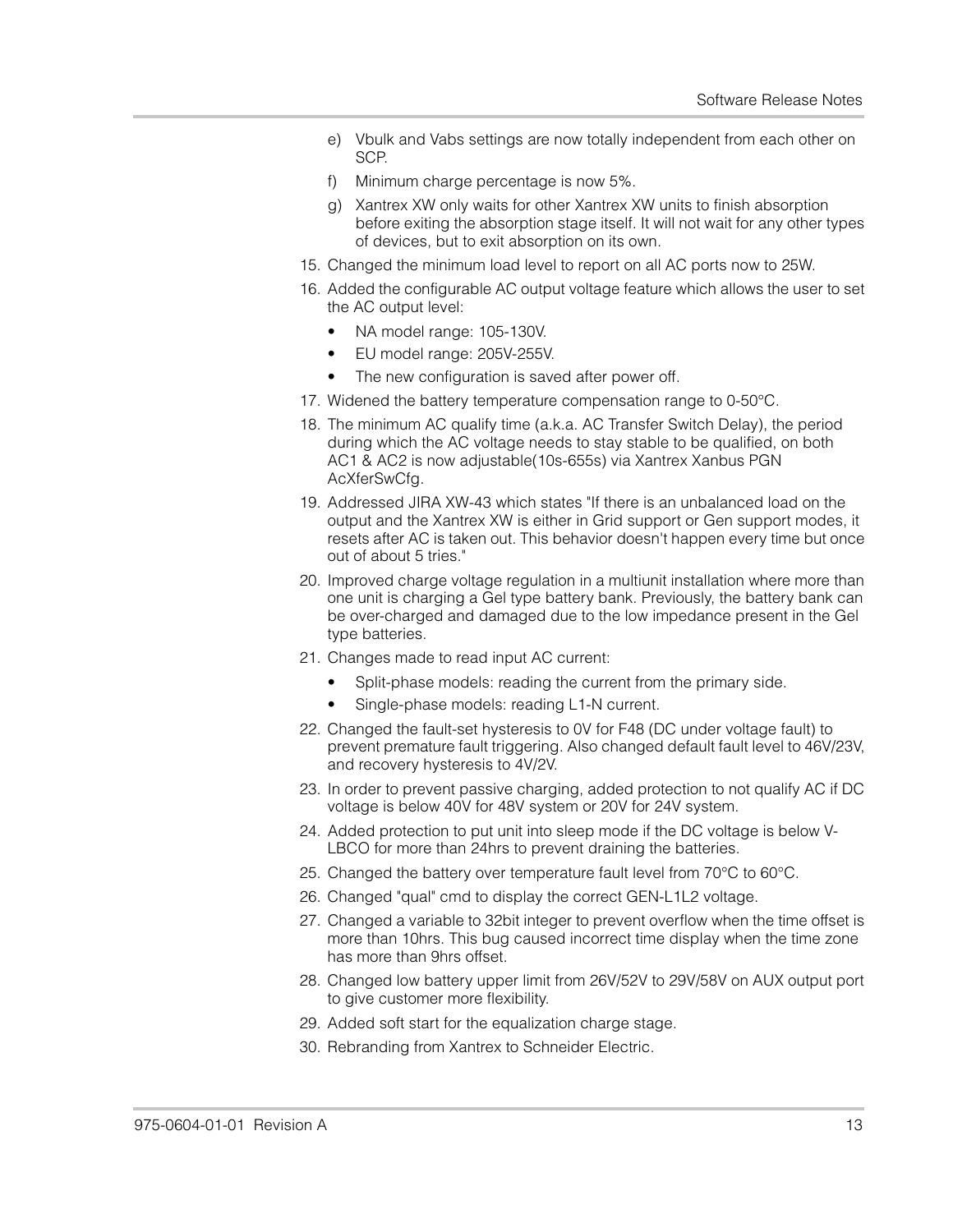- 31. Changed "FREQ" cmd so that it now accepts decimal frequency settings such as "55.15Hz".
- 32. Changed AC coupling frequency push limits down to -5Hz.
- 33. Made phase\_error and period\_error limits to be configurable via "sync" cmd. Defaults updated to phase=6(12°), period=250( $\approx$  2%). Syntax:

SYNC return the latest readings and current limits

SYNC S # # is a number between 3 and 20. set the new phase limit SYNC D # # is a number between 15 and 1500, set the new period limit

- # is a number between 15 and 1500. set the new period limit
- 34. Fixed an issue where a unit may be unable to come back on after powering off through pressing the power button. This issue only happens in multi-unit setups where the other unit(s) is supplying the Xantrex Xanbus network power.

### 865-1040 (Xantrex XW4548-EU)

### **865-1040.01\_07\_00.BN0006**

Build number range: 1.3.0BN10 — 1.7.0BN5

Time range: Aug 06, 2008 — June 16, 2010

- 1. Moved Sell Enable/Disable parameter to non-volatile memory so that its value is kept after power off.
- 2. Adjusted the A.I. bounds such that they are less aggressive. This was done to address customer complaints about how our equipment would not connect to poorly regulated utilities (which is often the case in the back up market).
- 3. Changed frequency hysteresis from 2hz to 0.5hz
- 4. Implemented AC coupling which is defined as:
	- In invert mode.
	- But power (more than 300W) flows into to the battery.
	- During AC coupling, current is displayed and the charge LED flashes.
- 5. AC output voltage and operating frequency (50Hz or 60Hz) are now configurable via Xantrex XWConfig and Xantrex XWConfigPro.
- 6. Changed criteria for exiting Peak Load Shaving to 2V above the Low Battery Cut-Out (LBCO) voltage. The unit exits Grid Support state when battery is 1V above the LBCO voltage, and re-charge. Previously, the unit would stay in Peak Load Shaving until the DC Under Voltage Fault (F48) was triggered which would require a manual clear fault.
- 7. Changed the way to process SellEn command from SCP: Only process the enable command when it is more than 15s from the time when the last disable command was issued. This is a workaround of the issue where after enabling Sell on SCP, the unit is not Selling.
- 8. Introduced a new Advance Feature: "Sell Dly 40s" where grid-tie entry/exit delay can be changed from 20s to 40s. An exception of the delay timer is when Vbatt is 2V above Vgs, the time will be overridden and unit will enter sell immediately.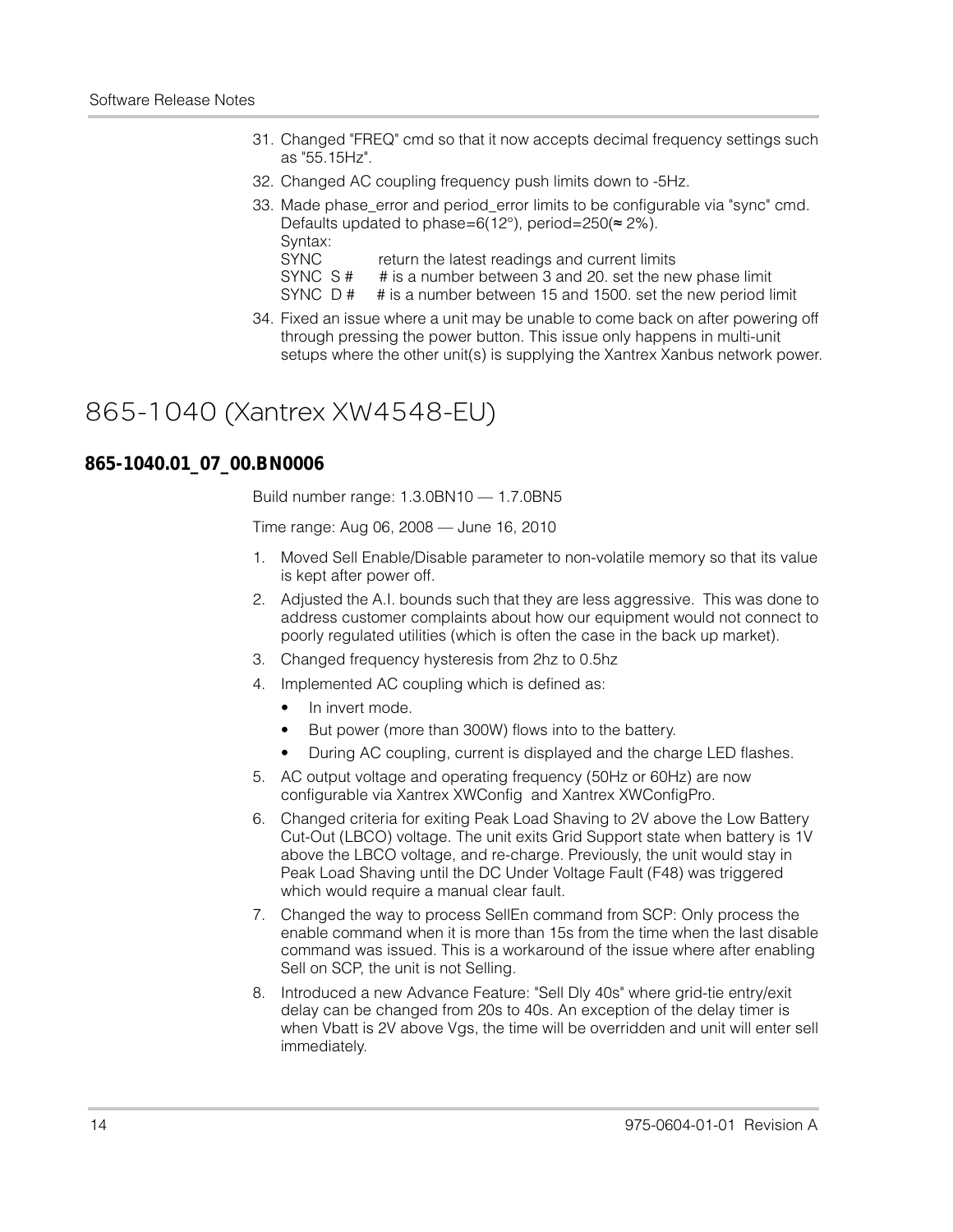9. Updated grid/gen entry/exit/regulation voltage offsets in respect of grid/gen support voltage.

|                                         | Xantrex XW   MPPT Auto-<br>Standalone | tracking |
|-----------------------------------------|---------------------------------------|----------|
| Grid/Gen Support entry voltage (V)      |                                       |          |
| Grid/Gen Support regulation voltage (V) |                                       |          |
| Grid/Gen Support exit voltage (V)       | $-0.5$                                | $-1.5$   |

- 10. Implemented new charge algorithm. The differences from the previous implementation are:
	- a) Bulk exiting voltage is Vabs, and exiting timer is 1s (range 1s-1hr, can be set via XDT). Absorption begins with a 1-hr boost stage where battery voltage is regulated at Vbulk. Boost stage applies only to the custom battery type.
	- b) Absorption exiting current is battery Ahr/50.
	- c) The battery capacity affects the charging current calculation in a way that small battery capacity (less than 100Ahr on Xantrex XW6048) will limit the charging current to the capacity level.
	- d) 0Ahr battery capacity is deemed that there is no absorption exit current criteria and absorption only exit when absorption timer (default 3hrs, range 1min-8hr) expires. Setting the battery capacity to zero will reset the charging current to its default values.
	- e) Vbulk and Vabs settings are now totally independent from each other on SCP.
	- f) Minimum charge percentage is now 5%.
	- g) Xantrex XW only waits for other Xantrex XW units to finish absorption before exiting the absorption stage itself. It will not wait for any other types of devices, but to exit absorption on its own.
- 11. Changed the minimum load level to report on all AC ports now to 25W.
- 12. Added the configurable AC output voltage feature which allows the user to set the AC output level:
	- NA model range: 105-130V.
	- EU model range: 205V-255V.
	- The new configuration is saved after power off.
- 13. Widened the battery temperature compensation range to 0-50°C.
- 14. The minimum AC qualify time (a.k.a. AC Transfer Switch Delay), the period during which the AC voltage needs to stay stable to be qualified, on both AC1 & AC2 is now adjustable(10s-655s) via Xantrex Xanbus PGN AcXferSwCfg.
- 15. Addressed JIRA XW-43 which states "If there is an unbalanced load on the output and the Xantrex XW is either in Grid support or Gen support modes, it resets after AC is taken out. This behavior doesn't happen every time but once out of about 5 tries."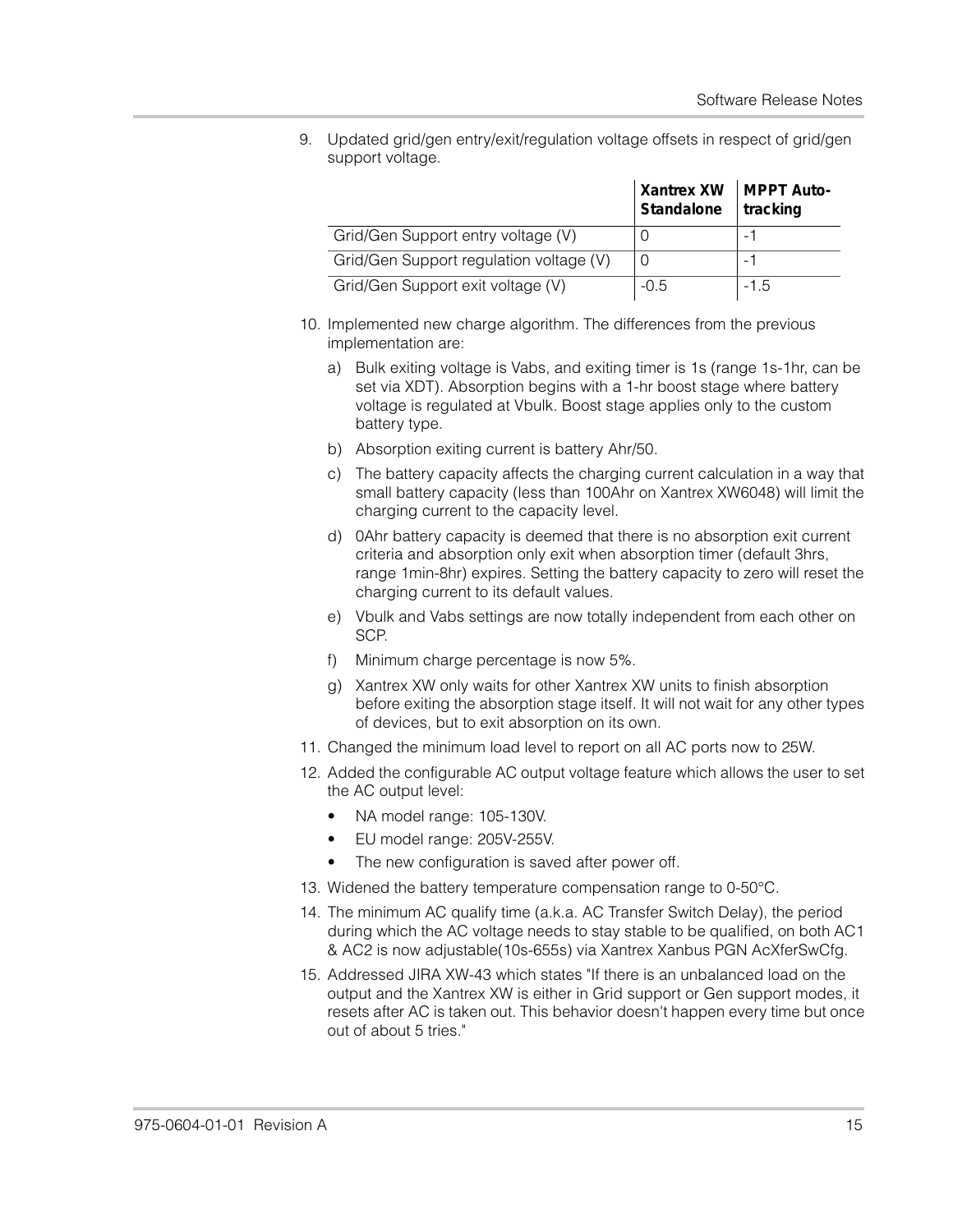- 16. Improved charge voltage regulation in a multiunit installation where more than one unit is charging a Gel type battery bank. Previously, the battery bank can be over-charged and damaged due to the low impedance present in the Gel type batteries.
- 17. Changes made to read input AC current:
	- Split-phase models: reading the current from the primary side.
	- Single-phase models: reading L1-N current.
- 18. Changed the fault-set hysteresis to 0V for F48 (DC under voltage fault) to prevent premature fault triggering. Also changed default fault level to 46V/23V, and recovery hysteresis to 4V/2V.
- 19. In order to prevent passive charging, added protection to not qualify AC if DC voltage is below 40V for 48V system or 20V for 24V system.
- 20. Added protection to put unit into sleep mode if the DC voltage is below V-LBCO for more than 24hrs to prevent draining the batteries.
- 21. Changed the battery over temperature fault level from 70°C to 60°C.
- 22. Changed "qual" cmd to display the correct GEN-L1L2 voltage.
- 23. Changed low battery upper limit from 26V/52V to 29V/58V on AUX output port to give customer more flexibility.
- 24. Added soft start for the equalization charge stage.
- 25. Rebranding from Xantrex to Schneider Electric format.
- 26. Changed "FREQ" cmd so that it now accepts decimal frequency settings such as "55.15Hz".
- 27. Changed AC coupling frequency push limits down to -5Hz.
- 28. Made phase\_error and period\_error limits to be configurable via "sync" cmd. Defaults updated to phase=6(12°), period=250(≈ 2%). Syntax: SYNC return the latest readings and current limits
	- SYNC S# # is a number between 3 and 20. set the new phase limit
	- SYNC D # # is a number between 15 and 1500. set the new period limit
- 29. Fixed an issue where a unit may be unable to come back on after powering off through pressing the power button. This issue only happens in multi-unit setups where the other unit(s) is supplying the Xantrex Xanbus network power.

### 865-1045 (Xantrex XW4024-EU)

### **865-1045.01\_07\_00.BN0005**

Build number range: 1.3.0BN20 — 1.7.0BN4

Time range: Aug 10, 2008 — Jan 13, 2010

- 1. Moved Sell Enable/Disable parameter to non-volatile memory so that its value is kept after power off.
- 2. Adjusted the A.I. bounds such that they are less aggressive. This was done to address customer complaints about how our equipment would not connect to poorly regulated utilities (which is often the case in the back up market).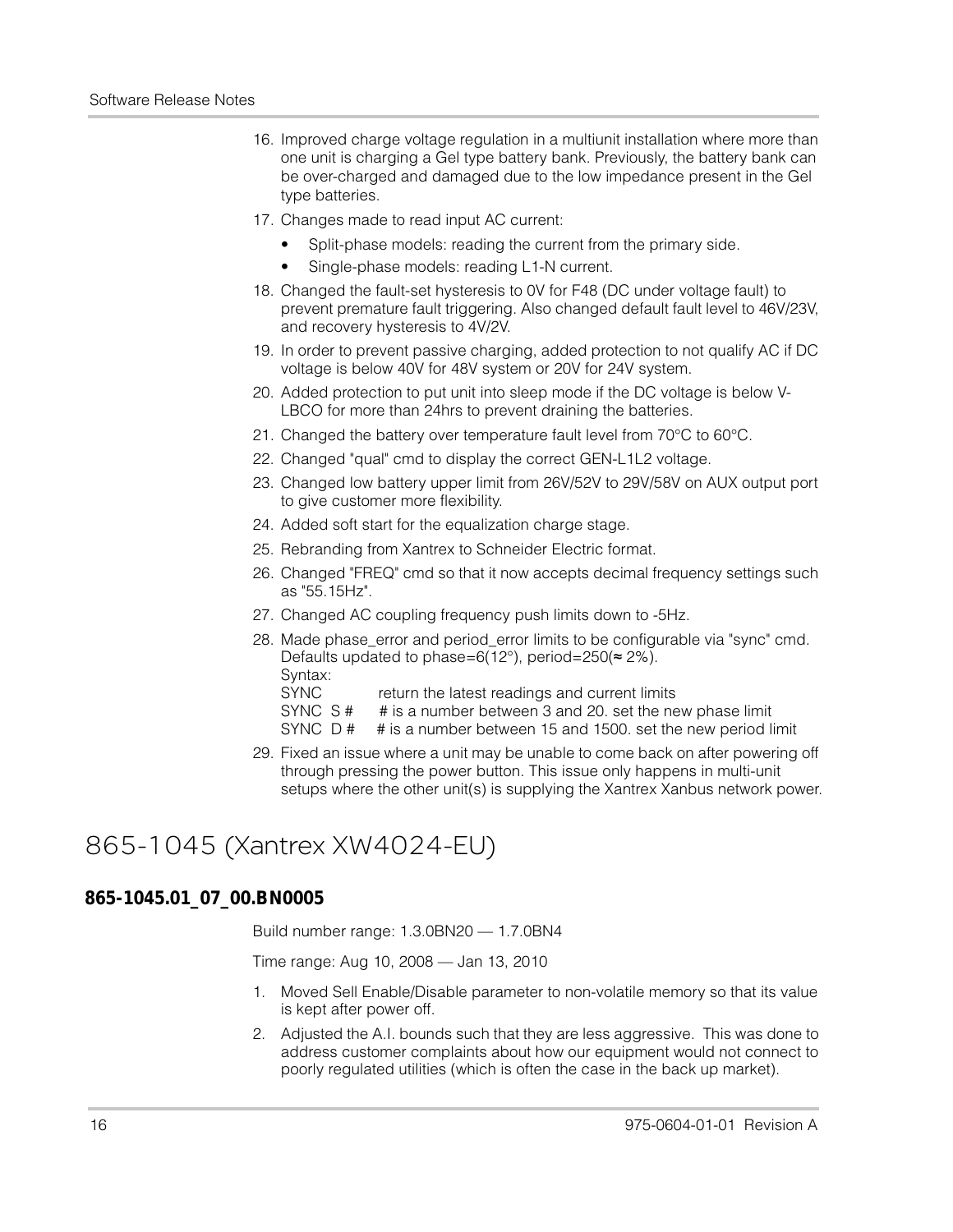- 3. Changed frequency hysteresis from 2hz to 0.5hz
- 4. Changed minimum breaker size to 3A.
- 5. Implemented AC coupling which is defined as:
	- In invert mode.
	- But power (more than 300W) flows into to the battery.
	- During AC coupling, current is displayed and the charge LED flashes.
- 6. AC output voltage and operating frequency (50Hz or 60Hz) are now configurable via Xantrex XWConfig (PGN AcCfg).
- 7. Changed criteria for exiting Peak Load Shaving to 2V above the Low Battery Cut-Out (LBCO) voltage. The unit exits Grid Support state when battery is 1V above the LBCO voltage, and re-charge.
- 8. Previously, the unit would stay in Peak Load Shaving until the DC Under Voltage Fault (F48) was triggered which would require a manual clear fault.
- 9. Changed the rate of updating Vdc value during sell mode to 2Hz so that the user should see a more stable power reading on the front panel.
- 10. Changed control loop update rate to 30Hz instead of 120Hz before to solve the missing charge cycle problem. (4024 was later changed back still using 120Hz update rate).
- 11. Changed the way to process SellEn command from SCP: Only process the enable command when it is more than 15s from the time when the last disable command was issued. This is a workaround of the issue where after enabling Sell on SCP, the unit is not Selling.
- 12. Introduced a new Advance Feature: "Sell Dly 40s" where grid-tie entry/exit delay can be changed from 20s to 40s. An exception of the delay timer is when Vbatt is 2V above Vgs, the time will be overridden and unit will enter sell immediately.
- 13. Updated grid/gen entry/exit/regulation voltage offsets in respect of grid/gen support voltage

|                                         | Xantrex XW   MPPT Auto-<br>Standalone | tracking |
|-----------------------------------------|---------------------------------------|----------|
| Grid/Gen Support entry voltage (V)      |                                       |          |
| Grid/Gen Support regulation voltage (V) |                                       | - 1      |
| Grid/Gen Support exit voltage (V)       | $-0.5$                                | $-1.5$   |

- 14. Implemented new charge algorithm. The differences from the previous implementation are:
	- a) Bulk exiting voltage is Vabs, and exiting timer is 1s (range 1s-1hr, can be set via XDT). Absorption begins with a 1-hr boost stage where battery voltage is regulated at Vbulk. Boost stage applies only to the custom battery type.
	- b) Absorption exiting current is battery Ahr/50.
	- c) The battery capacity affects the charging current calculation in a way that small battery capacity (less than 100Ahr on Xantrex XW6048) will limit the charging current to the capacity level.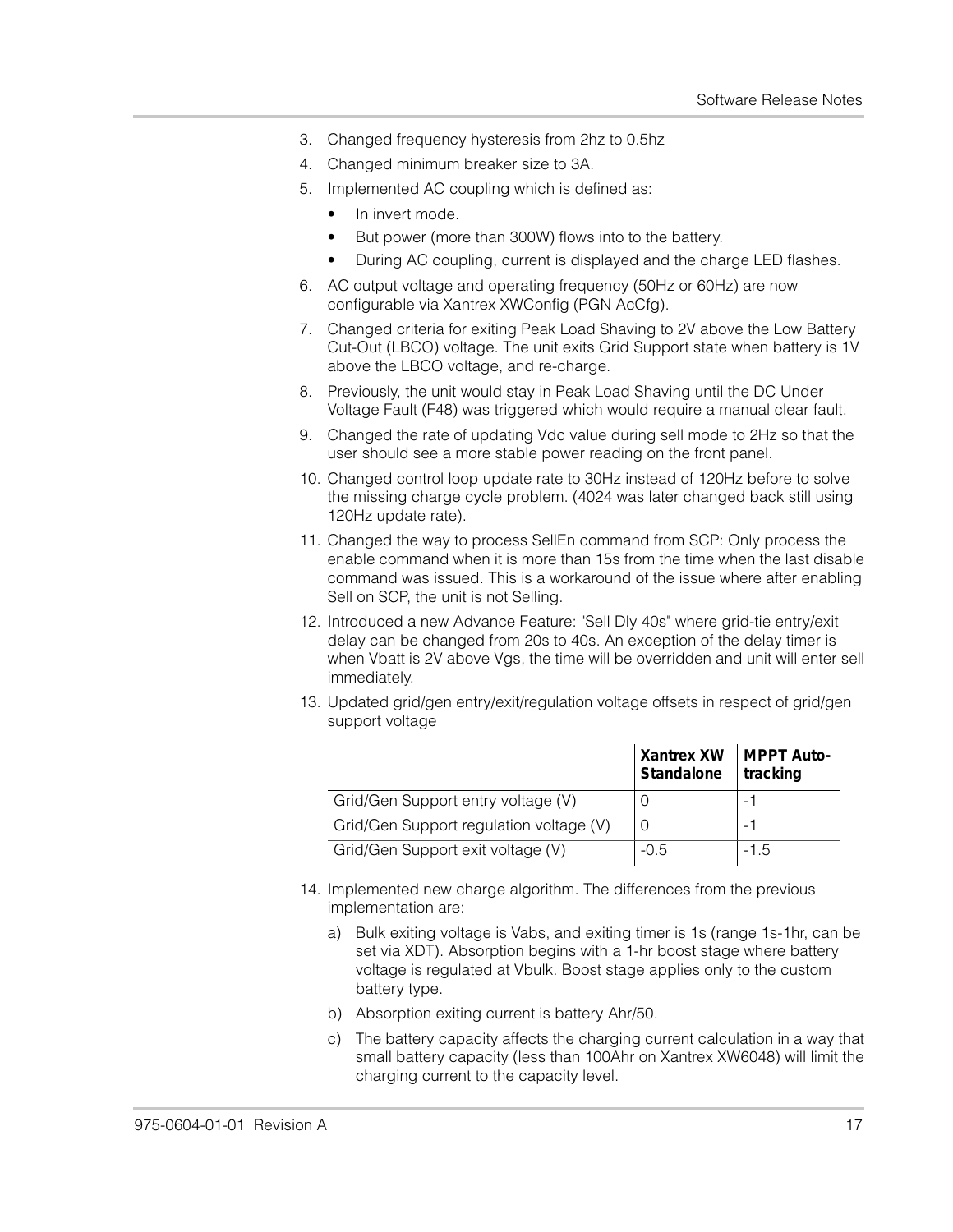- d) 0Ahr battery capacity is deemed that there is no absorption exit current criteria and absorption only exit when absorption timer (default 3hrs, range 1min-8hr) expires. Setting the battery capacity to zero will reset the charging current to its default values.
- e) Vbulk and Vabs settings are now totally independent from each other on SCP.
- f) Minimum charge percentage is now 5%.
- g) Xantrex XW only waits for other Xantrex XW units to finish absorption before exiting the absorption stage itself. It will not wait for any other types of devices, but to exit absorption on its own.
- 15. Changed the minimum load level to report on all AC ports now to 25W.
- 16. Added the configurable AC output voltage feature which allows the user to set the AC output level:
	- NA model range: 105-130V.
	- EU model range: 205V-255V.
	- The new configuration is saved after power off.
- 17. Widened the battery temperature compensation range to 0-50°C.
- 18. The minimum AC qualify time (a.k.a. AC Transfer Switch Delay), the period during which the AC voltage needs to stay stable to be qualified, on both AC1 & AC2 is now adjustable(10s-655s) via Xantrex Xanbus PGN AcXferSwCfg.
- 19. Addressed JIRA XW-43 which states "If there is an unbalanced load on the output and the Xantrex XW is either in Grid support or Gen support modes, it resets after AC is taken out. This behavior doesn't happen every time but once out of about 5 tries."
- 20. Improved charge voltage regulation in a multiunit installation where more than one unit is charging a Gel type battery bank. Previously, the battery bank can be over-charged and damaged due to the low impedance present in the Gel type batteries.
- 21. Changes made to read input AC current:
	- Split-phase models: reading the current from the primary side.
	- Single-phase models: reading L1-N current.
- 22. Changed the fault-set hysteresis to 0V for F48 (DC under voltage fault) to prevent premature fault triggering. Also changed default fault level to 46V/23V, and recovery hysteresis to 4V/2V.
- 23. In order to prevent passive charging, added protection to not qualify AC if DC voltage is below 40V for 48V system or 20V for 24V system.
- 24. Added protection to put unit into sleep mode if the DC voltage is below V-LBCO for more than 24hrs to prevent draining the batteries.
- 25. Changed the battery over temperature fault level from 70°C to 60°C.
- 26. Changed "qual" cmd to display the correct GEN-L1L2 voltage.
- 27. Changed low battery upper limit from 26V/52V to 29V/58V on AUX output port to give customer more flexibility.
- 28. Added soft start for the equalization charge stage.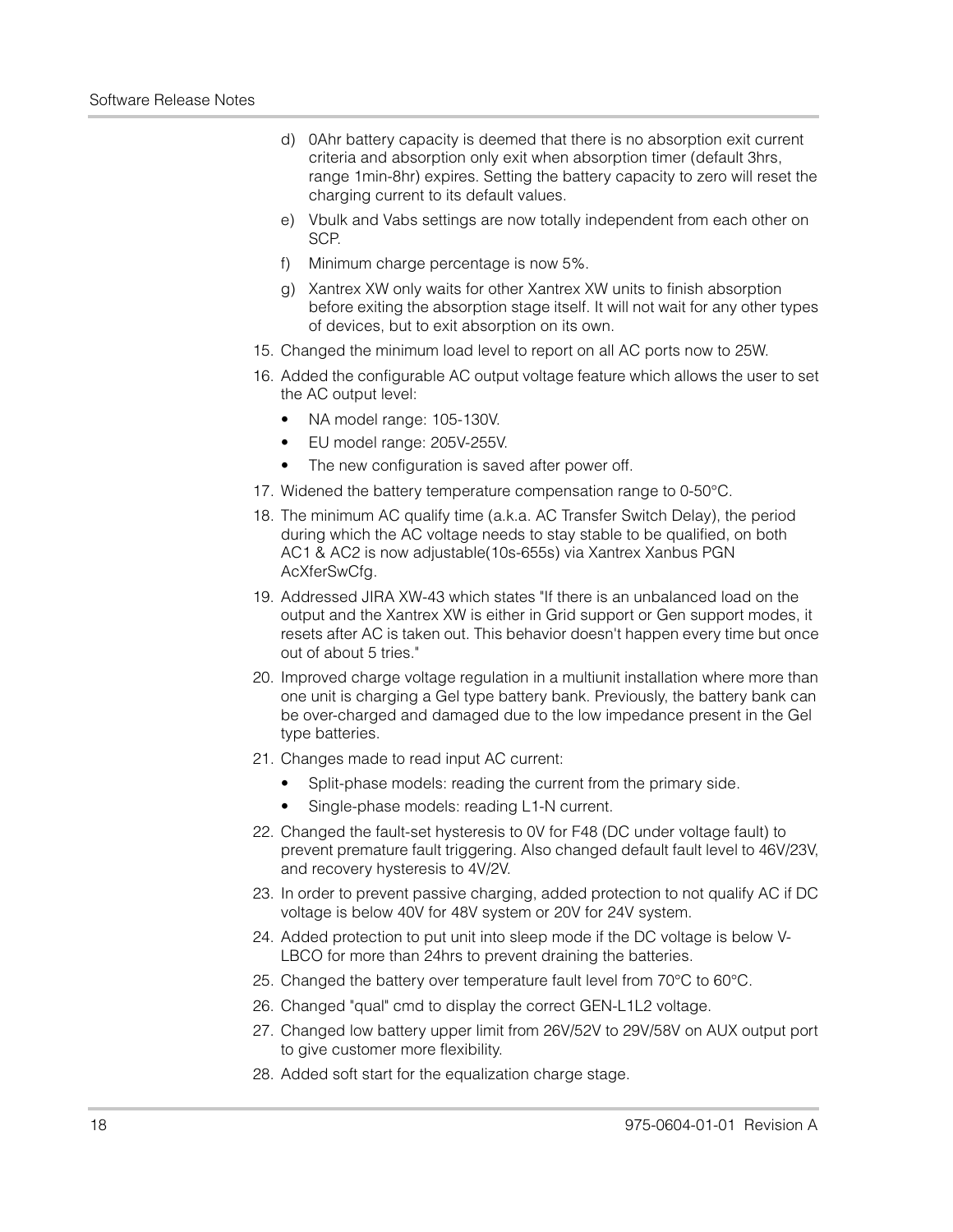- 29. Changed "FREQ" cmd so that it now accepts decimal frequency settings such as "55.15Hz".
- 30. Changed AC coupling frequency push limits down to -5Hz.
- 31. Made phase\_error and period\_error limits to be configurable via "sync" cmd. Defaults updated to phase=6(12°), period=250( $\approx$  2%). Syntax:
	- SYNC return the latest readings and current limits
	- SYNC S # # is a number between 3 and 20. set the new phase limit
	- SYNC D # # is a number between 15 and 1500. set the new period limit
- 32. Fixed an issue where a unit may be unable to come back on after powering off through pressing the power button. This issue only happens in multi-unit setups where the other unit(s) is supplying the Xantrex Xanbus network power.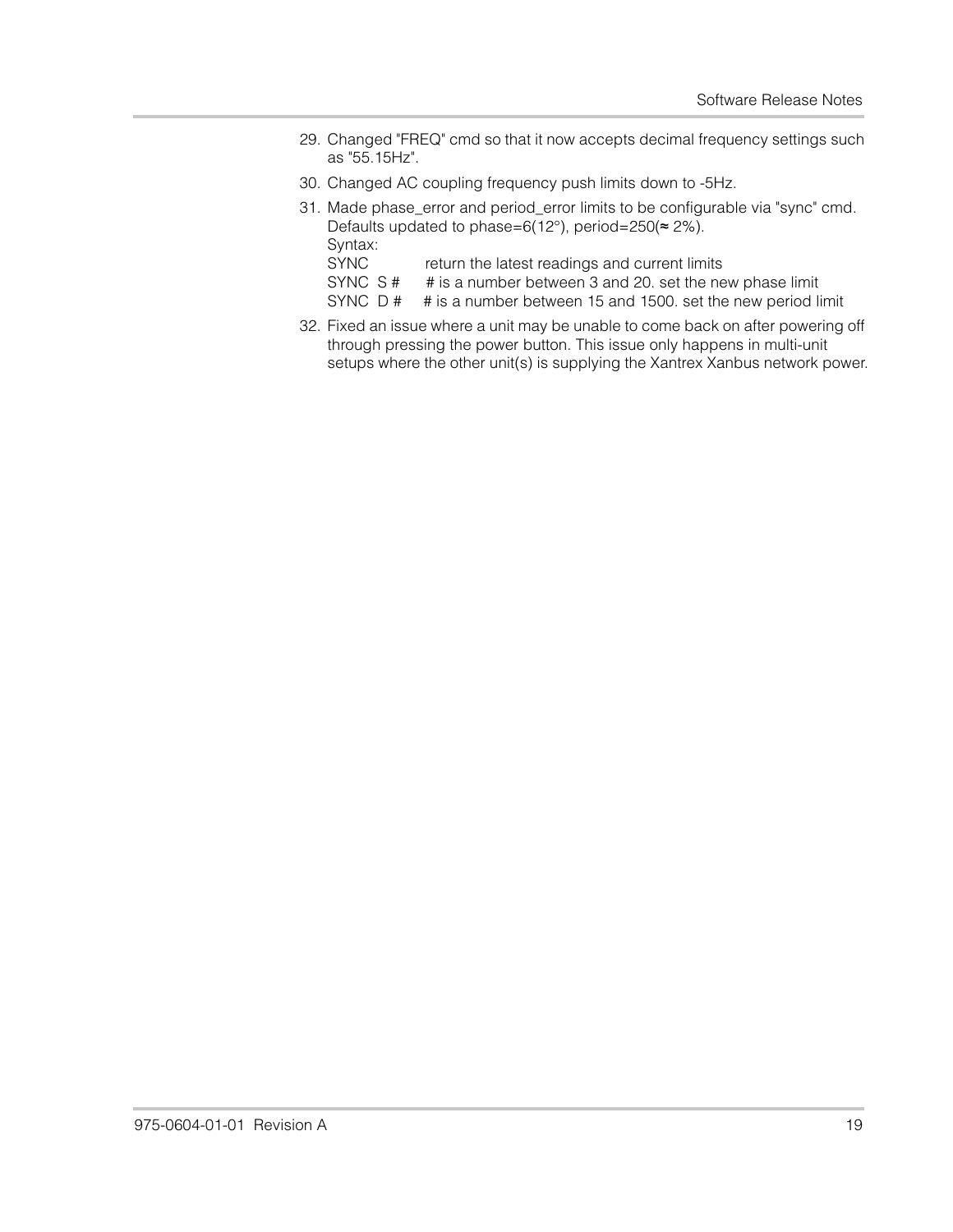## 865-1030 (Xantrex XW MPPT Charge Controller)

#### **865-1030.01\_05\_00.BN0006**

1. The charge algorithm was modified. See the accompanying diagram that shows precisely how the algorithm operates now:



in the system via the Xanbus network.

i. The first unit to enter Bulk, causes all other chargers to enter Bulk.

ii. The first unit to enter Absorption, causes all other units to enter Absorption.

iii. The last unit that is ready to exit Absorption, triggers all units to exit Absorption and enter Float

**Figure 1** Xantrex XW-MPPT60-150 Charge State Diagram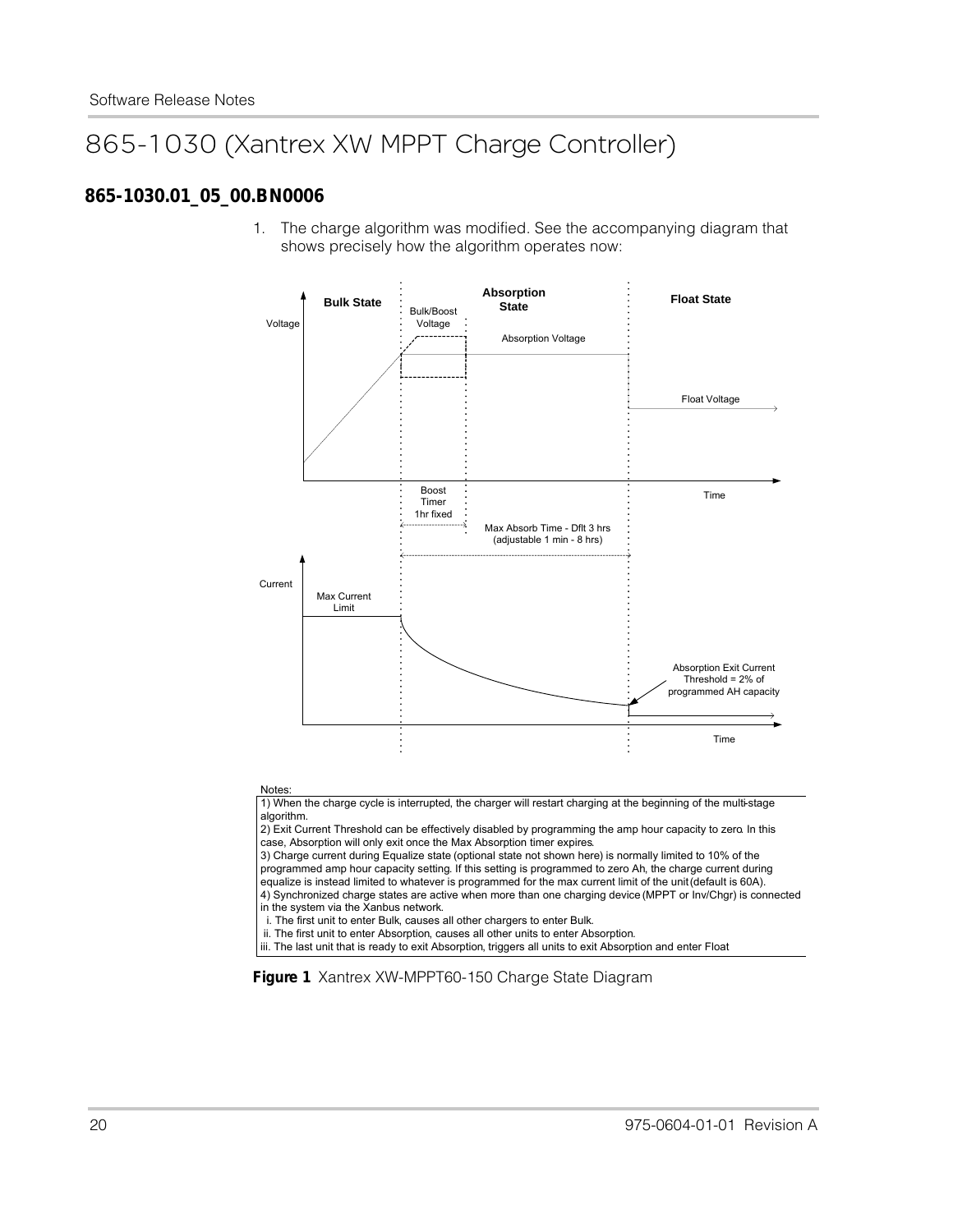- 2. Improvements were made to the Xantrex Xanbus library to make the device more robust on the CAN network in the presence of network errors. The unit no longer resets itself at midnight, which was a temporary fix to the problem of corrupted network communications. It will now detect any network corruption and perform a soft reset of the Xantrex Xanbus functionality only, if a corruption occurs.
- 3. A new feature was added to provide float time information to the user. Two new home/status screens are available when the unit is either in Float or not charging. One screen shows the time that the unit last entered float at, and the other screen shows the duration of time that the unit spent in float that day. These new screens will scroll if scrolling is enabled. The screens are hidden if the charger is in Bulk, Absorption, or Equalize as the information would not be relevant.
- 4. A simple fix (component value change) was made for the BTS to improve the measurement circuits' immunity to switching noise on the DSP control board. This minor hardware change allows us to set the minimum BTS temperature reading to -35degC (previously we limited it to -20degC). Temperatures below this threshold are interpreted as BTS Not Connected, and the value inserted into the Temp field of the BattSts2 PGN on Xantrex Xanbus will be "reserved". The minimum temperature threshold is now dependent on the hardware version of the DSP control board. Currently, the control board is being shipped at Rev 3. The boards version will be rev'd to version 4 (by modifying a voltage divider circuit sampled by the ADC), so the -35degC limit will apply to version 4, and the old limit of -20degC will still apply if the hardware is rev 3 or older.
- 5. A minor bug was found where if the LocalOffsetMinutes field in the DateTimeSts PGN was set to an invalid value (ie. PGN\_SI\_NO\_DATA), this offset still got applied when converting UTC time to local time. This invalid value scenario should not occur normally, but if it does, this new firmware build will ignore that field and set local time equal to the reported UTC time. It ensures that the local offset is within +/- 12 hours (or +/- 720 minutes) before applying it to the local time value.
- 6. The reset to factory default feature was triggering a bug that caused some memory locations to be corrupted as they were over written due to an array operation that went beyond the end of the array. The result of this bug was benign as the unit reset shortly after being triggered. This bug was fixed though in this version of firmware.
- 7. The restart pending timeout was set to 5 minutes instead of 3 minutes.